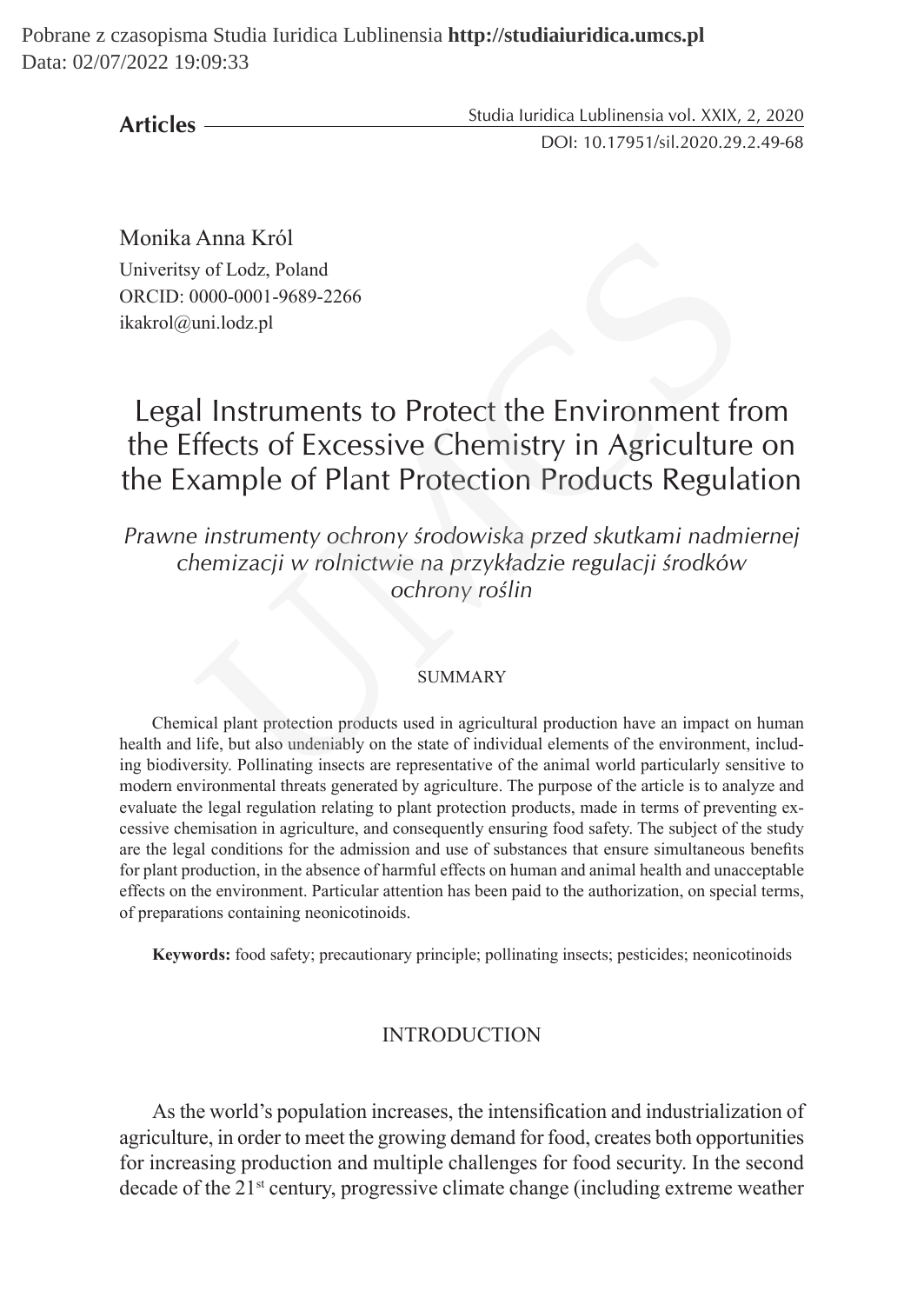phenomena, rising temperatures, falling rainfall and water availability) are another factor affecting both food security and food safety.

The World Health Organization (WHO), based on research conducted in 2007– 2015, regarding the global burden of food-borne illness<sup>1</sup> stated that Europe is the continent on which food security is best maintained. We owe this to the system of control over the food production and sales chain created in the European Union. Similarly, in the Special Report published in February 2019, the European Court of Auditors<sup>2</sup> drew attention to the problem of pesticide residues in food, which affects not only food safety, but above all on the level of public health protection and ecological safety.

It should be emphasized that the assessment of this safety, in accordance with Article 3 (14) of Regulation (EC) 178/2002 of the European Parliament and of the Council of 28 January 2002 laying down the general principles and requirements of food law, establishing the European Food Safety Authority and laying down procedures in matters of food safety<sup>3</sup>, as well as the provision of Article 3  $(3)$   $(5)$ of the Act of 25 August 2006 on Food and Nutrition Safety<sup>4</sup>, is carried out through the criterion of protection of human health and life. From this point of view, when assessing all aspects of the food production chain, from primary production to the sale or delivery of food to the consumer, the potential impact on human safety is examined. garding the global burden of food-borne illness<sup>1</sup> stated that Europe<br>t on which food security is best maintained. We owe this to the sys<br>over the food production and sales chain created in the European<br>in the Special Repo

The priority of the food safety model, in accordance with Article 3 (14) of Regulation 178/2002 is to combat all three types of food hazards: physical (e.g. processing impurities), biological (e.g. parasites, viruses, bacteria, fungi) and chemical (additives, fertilizers, some metals and pesticides). In accordance with the definition of the term "food safety" adopted in Polish legislation (Article 3 (3) (5) AFNS) the conditions must be met regarding, i.a., additives and flavors used, levels of pollutants or pesticide residues. It should also be noted that the set of EU legal regulations contains regulations on approximately 8,000 chemical substances, including over 1,300 pesticides<sup>5</sup>.

<sup>1</sup> *WHO Estimates of the Global Burden of Foodborne Diseases, Foodborne Disease Burden Epidemiology Reference Group 2007–2015*, World Health Organization 2015, pp. 34–35.

<sup>2</sup> Europejski Trybunał Obrachunkowy, *Sprawozdanie specjalne nr 02/2019: Zagrożenia chemiczne w żywności – unijna polityka bezpieczeństwa żywności zapewnia ochronę konsumentom, lecz stoją przed nią wyzwania*, www.eca.europa.eu/pl/Pages/DocItem.aspx?did=48864 [access: 10.03.2020], hereinafter: ETO Special Report 2019.

<sup>3</sup> OJ EU L 31, 1.02.2002, pp. 1–24, hereinafter: Regulation 178/2002.

<sup>4</sup> Consolidated text Journal of Laws 2019, item 1252, hereinafter: AFNS. For more on this topic, see K. Leśkiewicz, *Bezpieczeństwo żywnościowe i bezpieczeństwo żywności – aspekty prawne*, "Przegląd Prawa Rolnego" 2012, z. 1, p. 179 ff.

<sup>&</sup>lt;sup>5</sup> ETO Special Report 2019, p. 12 and Annex I, containing a list of chemicals regulated by EU legislation on food and feed.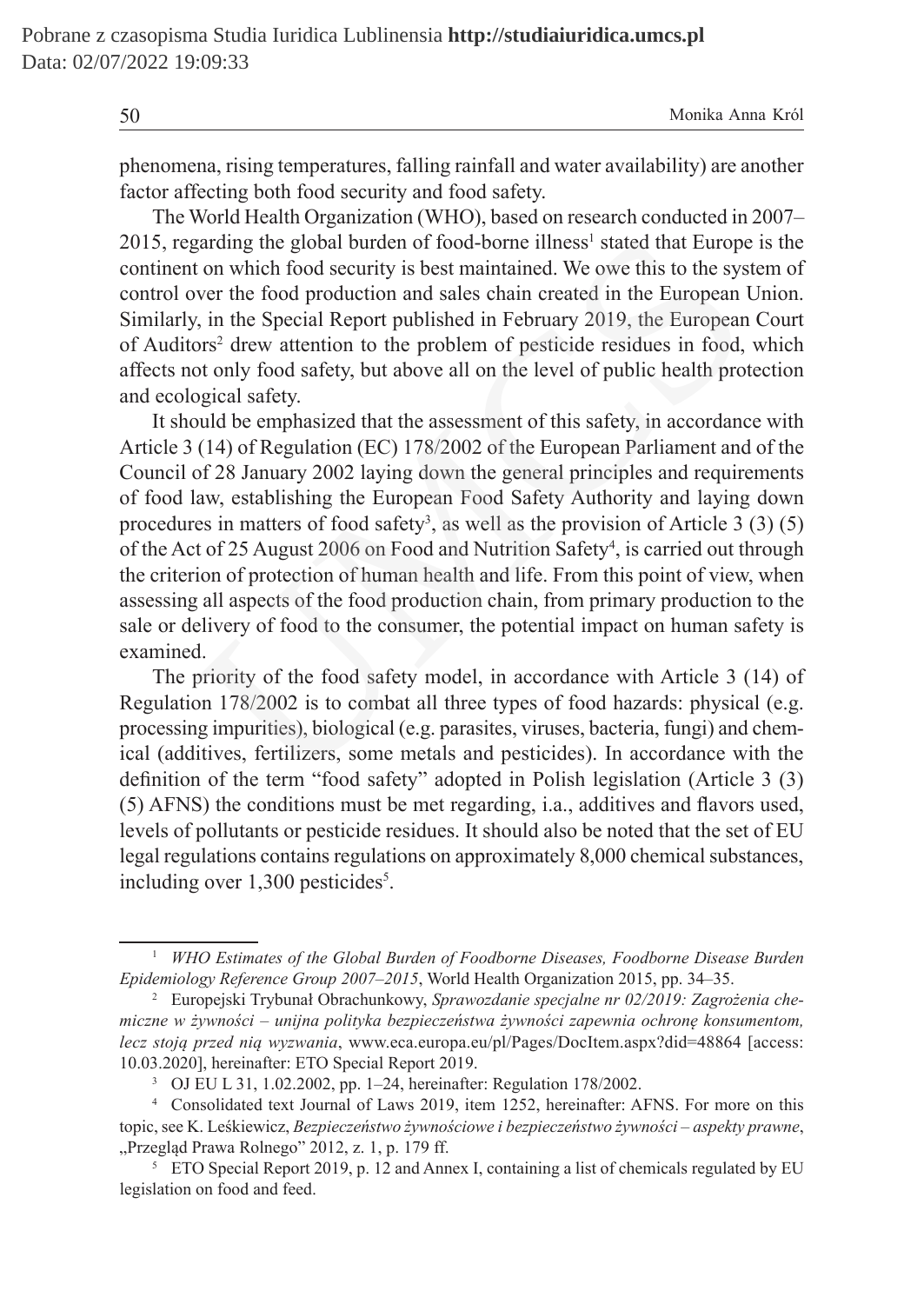Chemical plant protection products used in agricultural production have an impact on human health and life, but also undeniably on the state of individual elements of the environment, including biodiversity. Pollinating insects are representative of the animal world particularly sensitive to modern environmental threats generated by agriculture.

The purpose of the article is to analyze and evaluate the legal regulation relating to plant protection products, made in terms of preventing excessive chemisation in agriculture, and consequently ensuring food safety. The subject of the study are the legal conditions for the admission and use of substances that ensure simultaneous benefits for plant production, in the absence of harmful effects on human and animal health and unacceptable effects on the environment. Particular attention has been paid to the authorization, on special terms, of preparations containing neonicotinoids. is the animal world particularly sensitive to modern environmentated by agriculture.<br>
purpose of the article is to analyze and evaluate the legal regulation r<br>
purpose of the article is to analyze and evaluate the legal re

# THE PRECAUTIONARY PRINCIPLE AND THE PRINCIPLE OF PREVENTION AND THE AUTHORIZATION OF PLANT PROTECTION PRODUCTS ON THE MARKET

As indicated in the natural sciences<sup>6</sup> plant protection products, commonly known as pesticides, constitute a group of preparations used in agriculture, horticulture, forestry and veterinary medicine. The name "pesticide", according to the Latin origin of the word (*pestis* 'pestilence', *occido* 'kill'), means a substance that aims to kill living organisms considered harmful<sup>7</sup> . It is a type of chemical compounds, both natural (from plants) and synthetic, which are used to destroy plant and animal parasites. Toxicity of pesticides results from the presence of biologically active ingredients that may adversely affect the biocenosis of the environment, hence the use of pesticides is associated with environmental and health risks $<sup>8</sup>$ . Chemicals</sup> used in the production of pesticides, as biologically active ingredients, are toxic to specific groups of organisms (insecticides, acaricides, bactericides and others) and, therefore, it is important to ensure their selective impact<sup>9</sup>.

<sup>6</sup> R. Nowak, M. Włodarczyk-Makuła, E. Mamzer, *Ryzyko środowiskowe izdrowotne wynikające ze stosowania środków ochrony roślin*, "Zeszyty Naukowe Wyższej Szkoły Zarządzania Ochroną Pracy w Katowicach" 2015, z. 1(11), pp. 51–63.

<sup>7</sup> A. Kłys, *Słownik polsko-łaciński, łacińsko-polski*, Czernica 2013.

<sup>8</sup> Z. Makles, W. Domański, *Ślady pestycydów – niebezpieczne dla człowieka i środowiska*, "Bezpieczeństwo Pracy" 2008, nr 1, pp. 5–9; A. Zyska, M. Konodyba-Szymańska, *Wpływ środków ochrony roślin na środowisko i organizm człowieka. Materiały konferencji "Bezpieczeństwo i ochrona zdrowia przy stosowaniu substancji chemicznych w pracy"*, Częstochowa 2014.

<sup>9</sup> R. Nowak, M. Włodarczyk-Makuła, E. Mamzer, *op. cit.*, p. 52.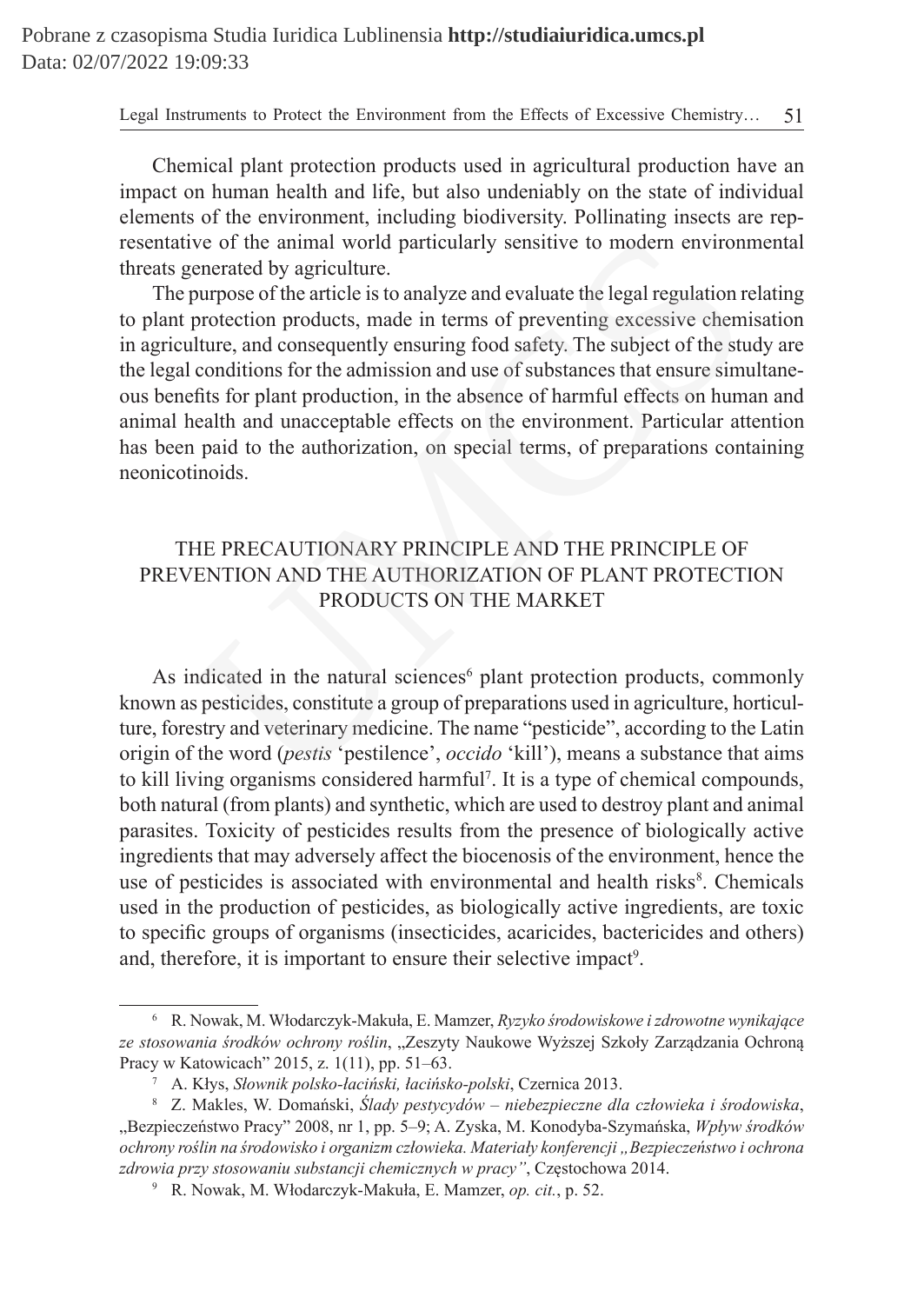Analysis and assessment of environmental and health risk is a basic factor in the introduction of pesticide preparations for widespread use. In 2018, 1,325 pesticides were on the list of chemicals regulated by EU food and nutrition legislation, of which 492 as authorized and 833 as prohibited active substances<sup>10</sup>.

There are four main elements in pesticide risk assessment: risk identification, dose relationship assessment, exposure scale, and overall risk characterization<sup>11</sup>. The results of scientific studies must be considered when assessing the acceptability of the product on the market and use.

The need to consider the risk to human health and life and the environment related to the placing of pesticides on the market and use rests on the European Union's decision-making bodies, and then on the EU Member States transposing and implementing European law into national systems. The EU legislator must take into account the complex environmental protection principles arising from the Treaty on European Union<sup>12</sup> and the Treaty on the Functioning of the European Union<sup>13</sup>, among others the principle of sustainable development and ensuring a high level of environmental protection (Article 3 (3) TEU), the principle of integration of environmental protection requirements into EU policies and activities (Article 11 TFEU), the principle of prevention or the precautionary principle (Article 191 TFEU). 92 as authorized and 833 as prohibited active substances<sup>10</sup>.<br>
e are four main elements in pesticide risk assessment: risk identifictionship assessment, exposure scale, and overall risk characterizz<br>
ths of scientific stu

With regard to plant protection products, the principle of prevention (preventive action) indicates the need to prevent negative effects on the environment $14$ . The principle of prevention is based on an objective assessment of whether an activity has a negative impact on the environment, which should, however, be supported by an analysis of the activity in question using the expertise in the field<sup>15</sup>.

A further principle is the precautionary principle, as set out in Article 191 (2) TFEU. As emphasized by P. Korzeniowski, the precautionary principle raises the requirements bar against the precautionary principle much higher, because the term "foresight" includes a greater degree of precaution than provided for in the principle of prevention $16$ .

<sup>&</sup>lt;sup>10</sup> See Annex I to the ECA Special Report 2019, containing a list of chemicals regulated by EU legislation on food and feed.

<sup>11</sup> P. Struciński, K. Góralczyk, K. Czaja, A. Hernik, W. Korcz, J.K. Ludwicki, *Ocena ryzyka związana z narażeniem na pozostałości pestycydów w żywności pochodzenia roślinnego na etapie rejestracji środka ochrony roślin*, "Roczniki Państwowego Zakładu Higieny" 2006, t. 57(4), pp. 303–315.

<sup>&</sup>lt;sup>12</sup> Consolidated version of the Treaty on European Union of 2016 (OJ EU 2016 C 202, p. 13), hereinafter: TEU.

<sup>&</sup>lt;sup>13</sup> Consolidated version of the Treaty on the Functioning of the European Union of 2016 (OJ EU 2016 C 202, p. 47), hereinafter: TFEU.

<sup>14</sup> More on the principle of prevention, see M. Górski, *Zasada prewencji w prawie ochrony środowiska*, "Studia Prawno-Ekonomiczne" 1995, nr 52, p. 87.

<sup>15</sup> B. Wierzbowski, B. Rakoczy, *Prawo ochrony środowiska. Zagadnienia podstawowe*, Warszawa 2018, p. 112.

<sup>16</sup> P. Korzeniowski, *Zasady prawne ochrony środowiska*, Łódź 2010, p. 400.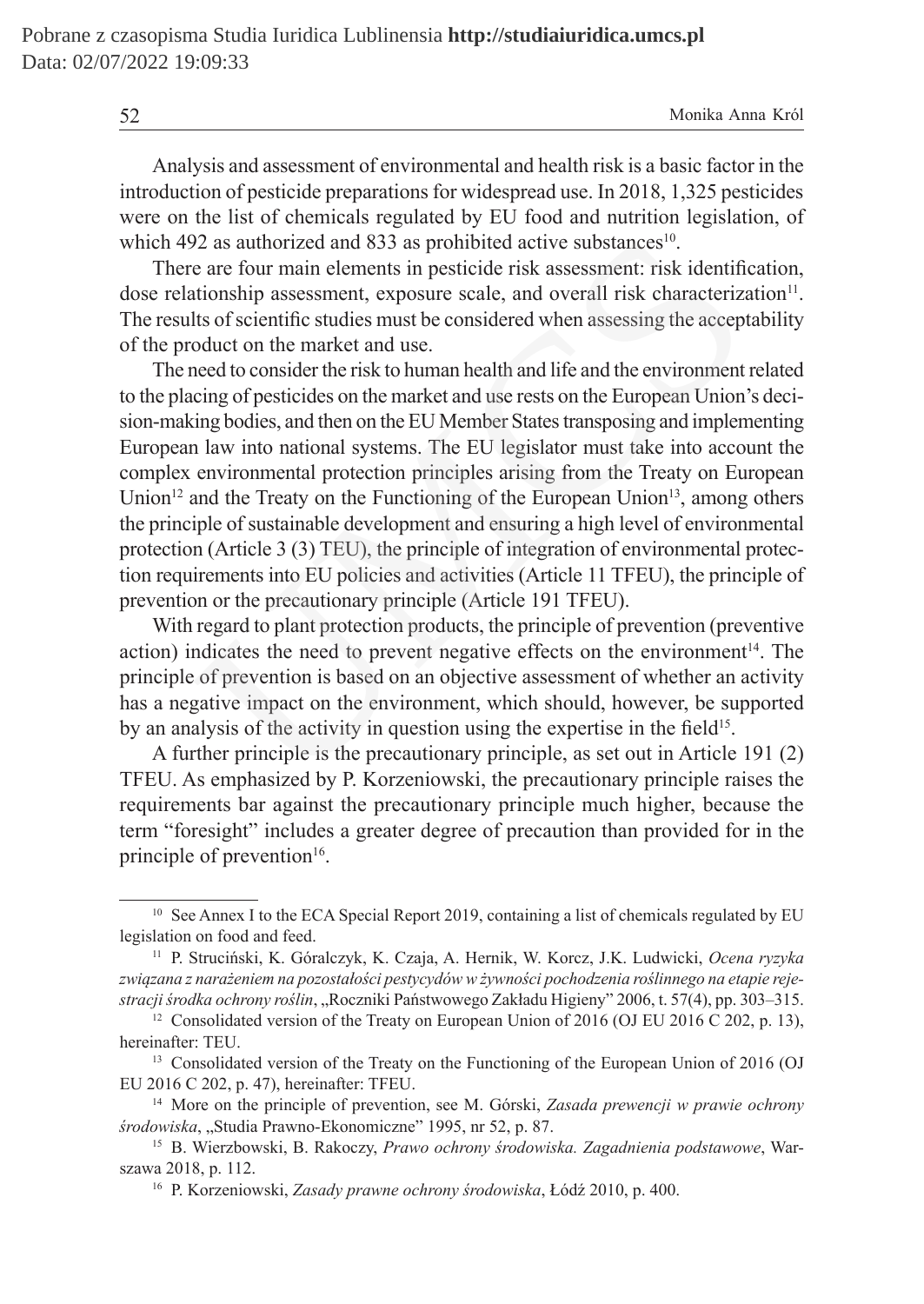The precaution applies to all activities whose negative impact on the environment is not yet fully recognized. As indicated by M.M. Kenig-Witkowska, the lack of scientific evidence as to the possibility of a phenomenon or process occurring is not a reason for not taking action to avoid potentially serious and irreversible damage to the environment<sup>17</sup>. Precaution requires that appropriate action be taken in advance when there is a reasonable probability that an ecological problem will need to be solved, and not only when practice or science confirms its existence<sup>18</sup>. This obliges the Union bodies to strive to introduce the most effective actions corresponding to the current level of scientific and technical knowledge. This means that the new legal regulations should lead to an increase in the level of protection in force in the Member States, not to a reduction in it. reason for not taking action to avoid potentially serious and irrev<br>to the environment<sup>17</sup>. Precaution requires that appropriate action be<br>ee when there is a reasonable probability that an ecological proble<br>be solved, and

Referring to the precautionary principle should always be supported by scientific risk assessment and limited to situations where there is a possibility of irreversible changes, when urgent and provisional action must be taken<sup>19</sup>.

The precautionary principle is a principle of the Union's environmental policy<sup>20</sup>. In addition, as A. Jurcewicz points out<sup>21</sup> EU institutions should take it into account in the context of the Common Agricultural Policy when taking measures to protect public health.

This thesis is confirmed by the jurisprudence of the EU Court of Justice and the EU Court (former Court of First Instance). In the jurisprudence of these courts, we often find a reference to the precautionary principle in matters related to food safety. The EU General Court in its judgements of 2003 in case T-392/02 *Solvay Pharmaceuticals BV v. Council of the EU*<sup>22</sup> and of 2007 in case T-229/04 *Kingdom of Sweden v. EU Commission*<sup>23</sup>, examining the allegations regarding the introduction in Community provisions of provisions preventing the use in agriculture of

<sup>17</sup> M.M. Kenig-Witkowska, *Prawo środowiska Unii Europejskiej. Zagadnienia systemowe*, Warszawa 2011, p. 86. According to the position of the European Commission of 2000 in the interpretation of the precautionary principle, even the possibility of interpretation that allows shifting the burden of proof of harmlessness to environmental impact is shifted to entities taking up activities (producers, importers) that may threaten the environment. See European Commission, Communication from the Commission on the precautionary principle, Brussels, 2 February 2000, COM 2000/1 final, p. 4. Similarly T. O'Riordan, T.J. Andrew, *The Precautionary Principle in Contemporary Environmental Politics*, "Environmental Values" 1995/4, No. 3, pp. 195–198.

<sup>18</sup> G. Grabowska, *Europejskie prawo ochrony środowiska*, Warszawa 2001, p. 200.

<sup>19</sup> M.M. Kenig-Witkowska, *op. cit.*, p. 92 and the literature cited therein.

<sup>20</sup> *Ibidem*, p. 86.

<sup>21</sup> A. Jurcewicz, *Traktatowe podstawy unijnego prawa rolnego w świetle orzecznictwa. Zagadnienia wybrane*, Warszawa 2012, p. 76.

<sup>&</sup>lt;sup>22</sup> Judgement of the EU Court of 21 October 2003, T-392/02, *Solvay Pharmaceuticals BV v. EU Council*, ECR 2003, p. II-04555.

<sup>23</sup> Judgement of the EU Court of 11 July 2007, T-229/04, *Kingdom of Sweden v. EU Commission*, ECR 2007, p. II-02437.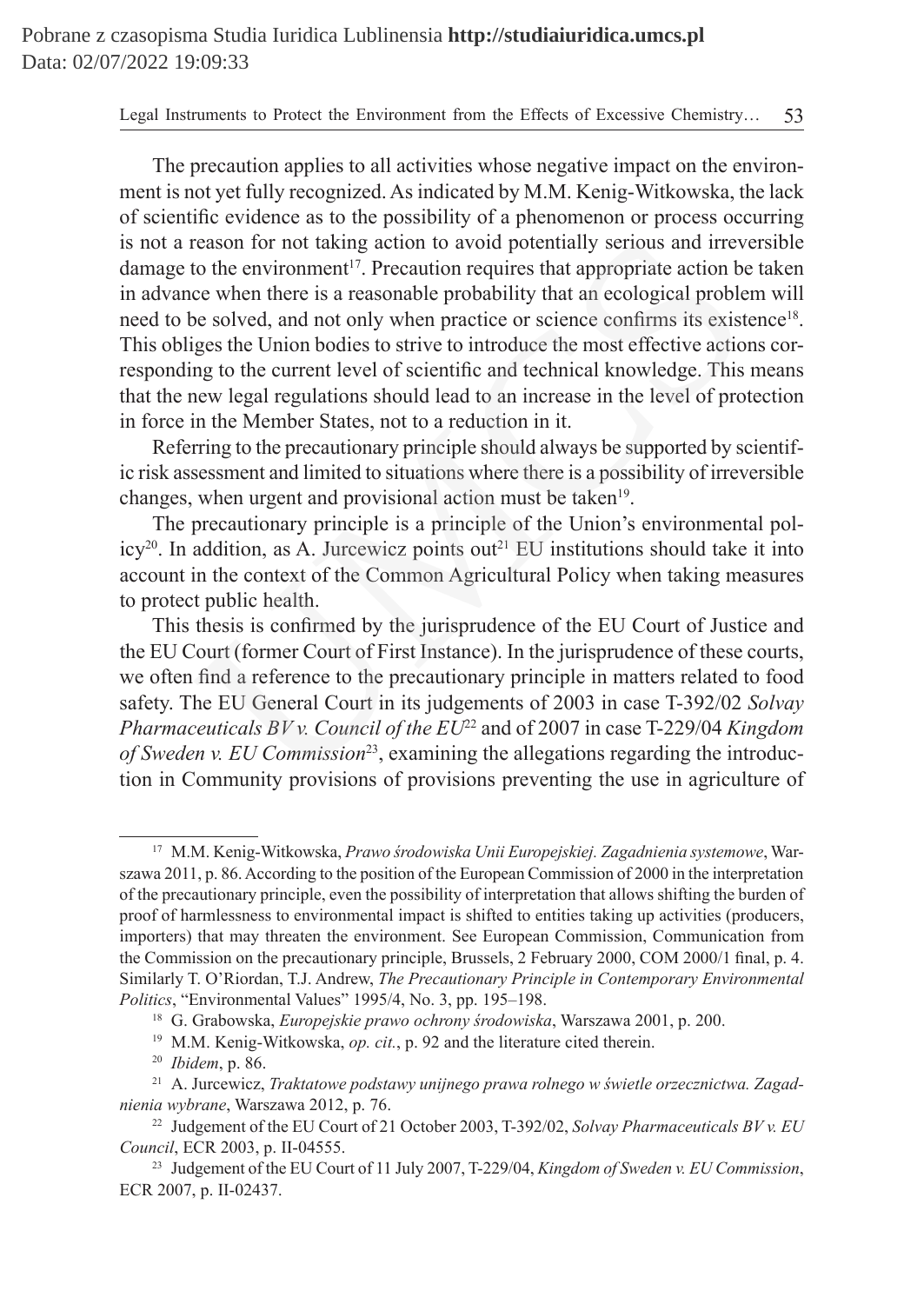substances that could adversely affect human health, food safety and the environment, he referred to the precautionary principle in order to avoid even a potential threat to health and people or the environment. According to its content, in cases of reasonable suspicion of probable threats, public authorities should take preventive action, even though there is no clear scientific evidence in this respect. However, this does not mean, as the EU Court pointed out in its judgement of 2002 in case T-13/99 *Pfizer Animal Health v. Council of the EU*24 and in the aforementioned judgement in the case of the *Kingdom of Sweden v. EU Commission*, the obligation of the Community institutions to assume zero tolerance, to take into account purely theoretical threats, based on unsupported hypotheses.

In the above-mentioned judgement in the case of the *Kingdom of Sweden v. EU Commission*, the EU General Court further stressed that the choice of legal solution applied by the Community authorities must be subject to the rule, and the protection of health, safety and the environment is to prevail over economic interests. Such a position of the Court speaks for recognition and interpretation of the extension of the integration principle when it is necessary for the effective implementation of the intended environmental objectives, and the principle set out in Article 11 TFEU and specified in Article 191 TFEU, gives grounds for the obligation to protect the value of the environment, despite obvious economic losses caused by non-approval of the plant protection product. ble suspicion of probable threats, public authorities should take preven though there is no clear scientific evidence in this respect. Ho not mean, as the EU Court pointed out in its judgement of 2002 in  $Pfizer Aminal Health v. Council of the EU$ 

Otherwise, the Court of Justice in its judgement of 2010 in case C-77/09 *Gowan Comércio Internacional e Serviços Lda v. Ministero della Salute*25 examined the legality of the provisions of Commission Directive  $2006/134/EC^{26}$ , in which the use of the active substance in a plant protection product (fenarimol) has been temporarily restricted as a precautionary measure. The manufacturer of the indicated product containing a prohibited substance questioned the lawfulness of applying the precautionary principle as a basis for adopting a Commission Directive. The Court ruled that since there is some scientific uncertainty about the assessment of the endocrine effects of substances such as fenarimol, the Commission's decision to restrict the use of these substances cannot be considered as grossly erroneous application of the precautionary principle. Given the numerous scientific studies that have been invoked to prove the annulment of the Commission's decision, the conclusion maintaining the decision by the Court's judgement seems to suggest a wide application of the precautionary principle27.

<sup>24</sup> Judgement of the EU Court of 11 September 2002, T-13/99, *Pfizer Animal Health v. EU Council*, ECR 2002, p. II-3305.

<sup>&</sup>lt;sup>25</sup> Judgement of the Court of Justice of the European Union of 22 December 2010, C-77/09, *Gowan Comércio Internacional e Serviços Lda v. Ministero della Salute*, ECR 2010, p. I-13555.

<sup>26</sup> Commission Directive 2006/134/EC of 11 December 2006 amending Council Directive 91/414/EEC to include fenarimol as active substance (OJ EU L 349, 12.12.2006, p. 32).

<sup>27</sup> D. Langlet, S. Mahmoundi, *EU Environmental Law and Policy*, Oxford 2016, p. 53.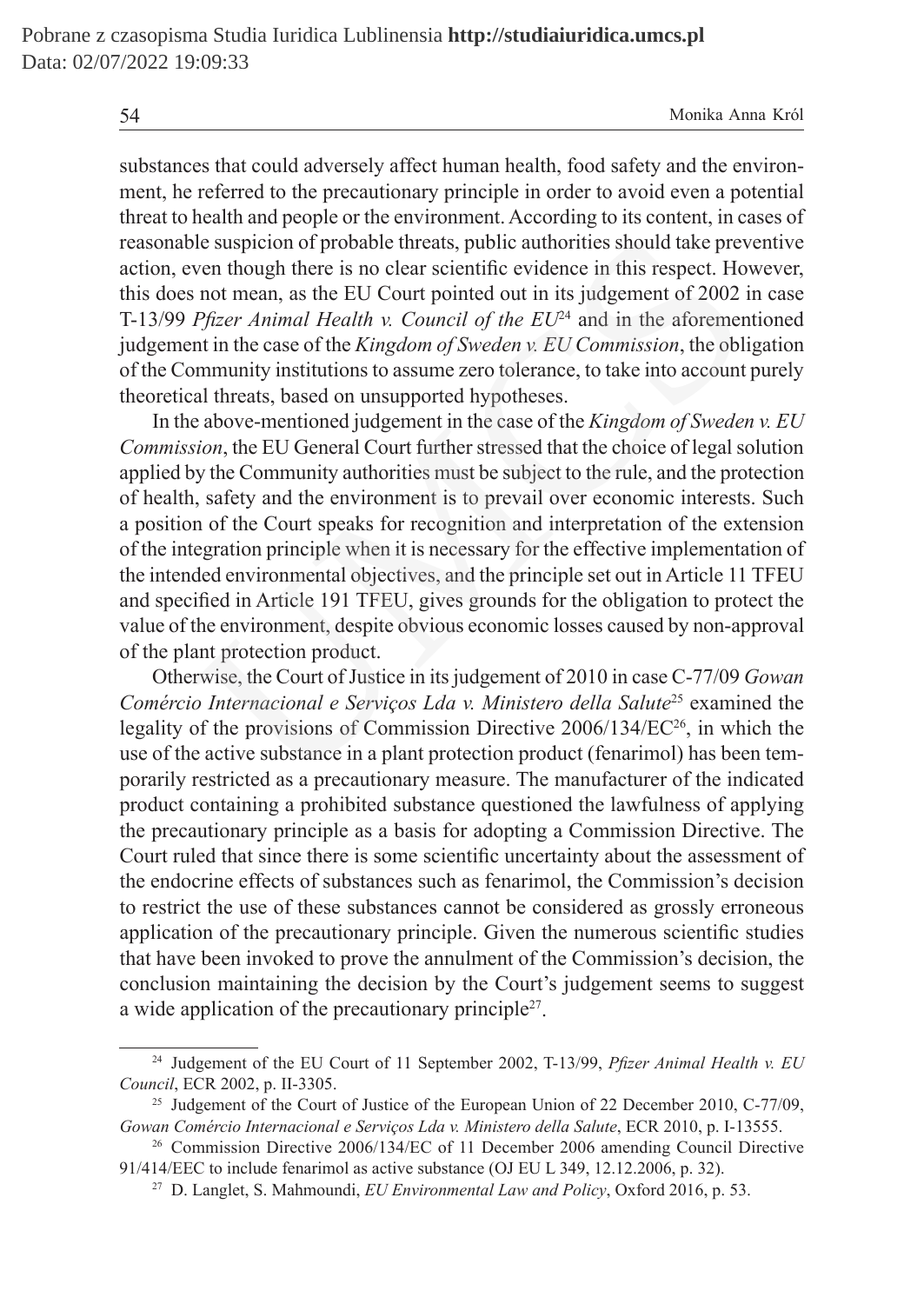The precautionary principle applies in the EU approach to food safety, where it is primarily a risk management tool. Where there are reasonable grounds for concern and there is scientific uncertainty, this principle may be invoked in the risk management process<sup>28</sup>. It refers to a situation in which: 1) there are reasonable grounds for fearing that an unacceptably high level of health risk has occurred; 2) available information and supporting data are not sufficiently complete to enable a comprehensive risk assessment to be carried out.

In such special circumstances, as emphasized by the European Court of Auditors in 201929, decision-makers or risk managers can apply measures or take other actions based on the precautionary principle while seeking more complete scientific data. Such actions must comply with the principles of non-discrimination and proportionality and should be temporary until more comprehensive information on risk is collected and analyzed.

# THREATS FROM PLANT PROTECTION PRODUCTS FOR POLLINATING INSECTS

Agriculture is one of the major sources of threat to the environment, directly through soil, groundwater and indirectly through surface water and marine pollution<sup>30</sup>. The literature on the subject lists many factors related to agricultural activity that cause the degradation of natural values and at the same time cause the impoverishment of biological diversity<sup>31</sup>. Among the greatest threats are the intensification of technologies used in agriculture, including excessive chemisation (the use of mineral fertilizers, pesticides), the degradation of so-called buffer zones (copper, mid-field forestation). These factors, inherent in the intensification of agriculture, caused the destruction of many biocoenoses and vegetation refuges agement process<sup>28</sup>. It refers to a situation in which: 1) there are reas<br>for fearing that an unacceptably high level of health risk has occur<br>information and supporting data are not sufficiently complete to<br>ehensive risk

<sup>31</sup> B. Poskrobko, T. Poskrobko, K. Skiba, *Ochrona biosfery*, Warszawa 2007, p. 178. The most frequently mentioned are: fragmentation of rural areas, drainage meliorations, reduction of water retention, monoculture, soil and water pollution due to excessive chemisation of agriculture, introduction of biogeographically alien species and genetically modified plant varieties, as well as the disappearance of breeding traditional animal breeds.

<sup>28</sup> Motive 21 and Article 7 of Regulation 178/2002.

<sup>&</sup>lt;sup>29</sup> ETO Special Report 2019, pp. 21–23.

<sup>30</sup> For more on this topic, see J. Igras, M. Pastuszak, [in:] *Udział polskiego rolnictwa w emisji związków azotu i fosforu do Bałtyku*, red. J. Igras, M. Pastuszak, Puławy 2009, p. 13; M.A. Król, *Gospodarowanie zasobami wodnymi na obszarach wiejskich a prawna ochrona Morza Bałtyckiego przed eutrofizacją*, [in:] *Współczesne problemy prawa rolnego i cywilnego. Księga jubileuszowa Profesor Teresy Kurowskiej*, red. D. Łobos-Kotowska, P. Gała, M. Stańko, Warszawa 2018, p. 213 ff.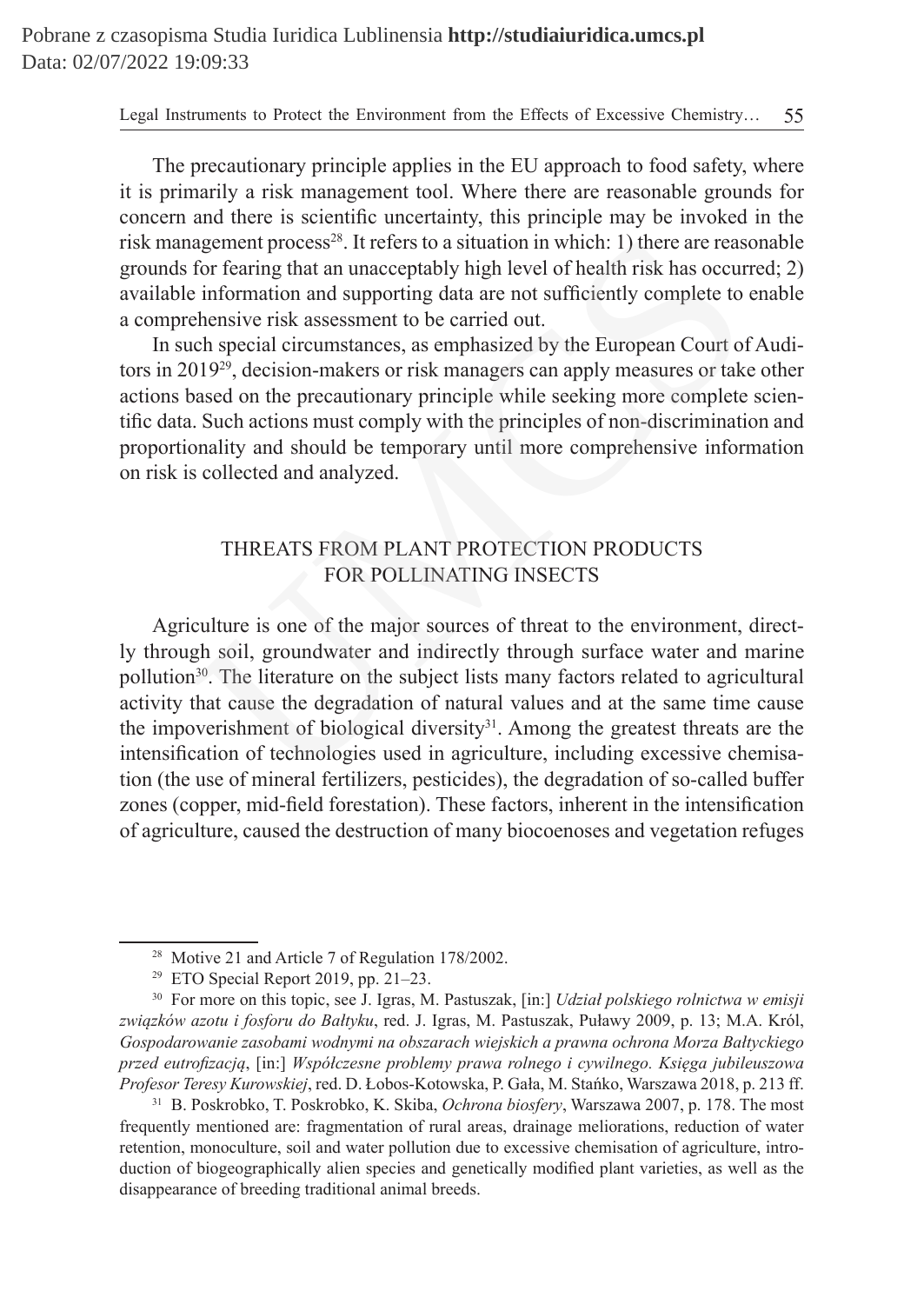and contributed to the deepening of problems resulting from the sharp decline in the diversity of pollinating insects $32$ .

Pollinating insects, which include bees, Hymenoptera, butterflies, flies, beetles and many more, are particularly sensitive to the progressive degradation of the environment<sup>33</sup>. Alarming is, in particular, the example of bees, whose progressive decline in numbers, referred to as so-called Colony Collapse Disorder<sup>34</sup>, which in effect led to the listing of these insects on the European Red List of endangered species by the International Union for Conservation of Nature (IUCN)<sup>35</sup>. The result of the massive disappearance of honeybee families are huge economic losses in the production of oilseeds, fruits and vegetables, as well as a threat to beekeeping<sup>36</sup>. is more, are particularly sensitive to the progressive degradation<br>nent<sup>33</sup>. Alarming is, in particular, the example of bees, whose progressive numbers, referred to as so-called Colony Collapse Disorder<sup>34</sup>, with to the l

Pesticides are one of the main factors affecting the weakening of health and the disappearance of pollinating insects<sup>37</sup>. When examining the impact of "pesticides" on the environment, the interaction of up to several hundred active substances of plant protection products and carriers, stabilizers and auxiliary substances present in these preparations is primarily considered. Plant protection products, depending on what they are supposed to fight, are divided among others for insecticides (insecticides), fungicides (fungicides) and herbicides (herbicides)<sup>38</sup>.

Insecticides include neonicotinoids used in agriculture on a large scale for about 20 years<sup>39</sup>. Unfortunately, many studies show their adverse effect not only on the

<sup>37</sup> M. Zych, B. Denisow, A. Gajda, T. Kiljanek, P. Kramarz, H. Szentgyörgyi, *Narodowa strategia owadów zapylających*, Warszawa 2018 (maj), p. 39 and the literature cited therein.

<sup>38</sup> *Ibidem*; *EFSA Guidance Document on the risk assessment of plant protection products on bees (Apis mellifera, Bombus spp. and solitary bees)*, https://efsa.onlinelibrary.wiley.com/doi/epdf/10.2903/j.efsa.2013.3295 [access: 10.03.2020].

<sup>39</sup> In Poland, over 2,000 plant protection products are approved. See Ministerstwo Rolnictwa i Rozwoju Wsi, Wyszukiwarka środków ochrony roślin, www.gov.pl/web/rolnictwo/wyszukiwarka-srodkow-ochrony-roslin [access: 8.12.2019]. Compared to 2005, the number of authorized plant protection products doubled (see GUS, *Rocznik Statystyczny. Rolnictwo i obszary wiejskie*, Warszawa 2007). The total mass of plant protection products sold in Poland in 2015 amounted to over 67,000 tons, of which 24 thousand tons was the mass of active substances (GUS, *Rocznik Statystyczny. Rolnictwo*, Warszawa 2016).

<sup>32</sup> L.G. Carvalheiro, J.Ch. Biesmeijer, G. Benadi [et al.], *The potential for indirect effects between co-flowering plants via shared pollinators depends on resource abundance, accessibility and relatedness*, "Ecology Letters" 2014, Vol. 17(11), DOI: https://doi.org/10.1111/ele.12342, p. 1397.

<sup>33</sup> M. Zych, *Pszczoła miodna a różnorodność biologiczna dzikich zapylaczy i roślin entomofilnych*, "Wieś i Doradztwo" 2018, z. 1, p. 7.

<sup>&</sup>lt;sup>34</sup> K. Buczek, *Zespół masowego ginięcia pszczoły miodnej (CCD)*, "Annales UMCS sectio DD" 2009, nr 1, pp. 1–4.

<sup>35</sup> *IUCN Red List of Threatened Species*, www.iucn.org/resources/conservation-tools/iucn-redlist-threatened-species [access: 20.07.2019].

<sup>36</sup> K. Buczek, *op. cit.*, p. 1; K. Różański, *Prawne formy wsparcia działalności pszczelarskiej w świetle rozporządzenia 1308/2013 ustanawiającego wspólną organizację rynków produktów rolnych*, "Studia Iuridica Lublinensia" 2017, nr 1, DOI: http://dx.doi.org/10.17951/sil.2017.26.1.445, p. 445 and 447.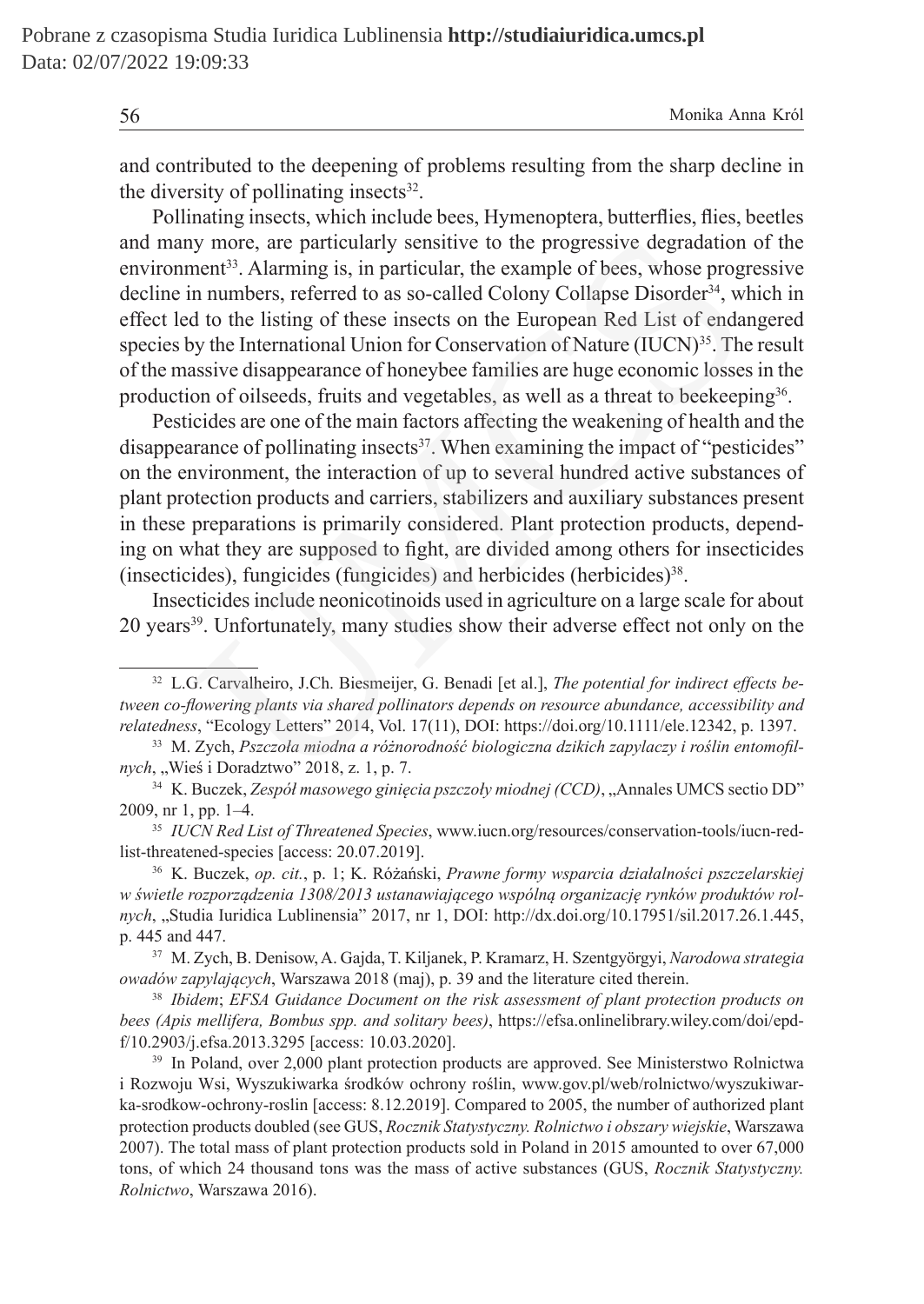central nervous system of pests, but also bees and other pollinating insects<sup>40</sup>, but there is scientific evidence for the impact of these measures on animal and human  $health<sup>41</sup>$ 

# NEONICOTINOIDS IN THE LEGAL REGULATION OF PLANT PROTECTION PRODUCTS IN THE EUROPEAN UNION

In relation to the instruments of the Common Agricultural Policy, a broader interpretation of the precautionary principle is justified by legislation regarding the authorization and placing on the market of plant protection products. Already in the 1990s in the provisions of Council Directive 91/414/EEC of 15 July 1991 concerning the placing of plant protection products on the market<sup> $42$ </sup> it was pointed out that the achievement of the goal of improving plant production should not be at the expense of protecting human health and the environment. For this reason, the procedural provisions authorizing the marketing measures were to provide a high level of protection, and in particular had to prevent the introduction of substances posing a risk to human health and the environment. EONICOTINOIDS IN THE LEGAL REGULATION OF PLANT<br>
PROTECTION PRODUCTS IN THE EUROPEAN UNION<br>
PROTECTION PRODUCTS IN THE EUROPEAN UNION<br>
atation to the instruments of the Common Agricultural Policy, a b<br>
ation of the precaut

As a consequence, the implementation of these regulations into national legal systems has contributed to the unification of regulations, however, the form of the directive, despite the undeniable consolidation function, has also left an active role for the EU Member States. This role became apparent through the transfer of many competences to committees consisting of representatives of individual countries and the possibility of derogations due to regional differences. This thesis can be confirmed by the provision of Article 6 of Directive 91/414/EEC, pursuant to which the Standing Committee on Plant Health<sup>43</sup> decision-making was entrusted in many issues crucial for a given regulation, including on the admission of a specific chemical substance and the removal of a substance from the list of authorized substances if, in the light of the current state of knowledge, it no longer meets the safety requirements for human, animal and environmental health<sup>44</sup>.

<sup>40</sup> S.G. Potts, S.P.M. Roberts, R. Dean [et al.], *Declines of Managed Honey Bees and Beekeepers in Europe*, "Journal of Agricultural Research" 2010, No. 49, pp. 20–22.

<sup>&</sup>lt;sup>41</sup> Studies show the harmfulness of nicotinoids for birds, aquatic invertebrates and even – through research done on rats – for humans. See M. Grotowska, K. Janda, K. Jakubczyk, *Wpływ pestycydów na zdrowie człowieka*, "Pomeranian Journal Life Sciences" 2018, t. 64(2), pp. 42–50 and the literature cited therein.

<sup>42</sup> OJ EU L 230, 19.08.1991, p. 1, hereinafter: Directive 91/414/EEC.

<sup>43</sup> Permanent Committee on Plant Health established by Council Decision EEC 894/76 (OJ L 340, 9.12.1978, p. 25).

<sup>&</sup>lt;sup>44</sup> For more on this topic, see M.A. Król, *Przejawy europeizacji w prawie rolnym*, "Studia Iuridica Agraria" 2009, t. 7, pp. 78–79.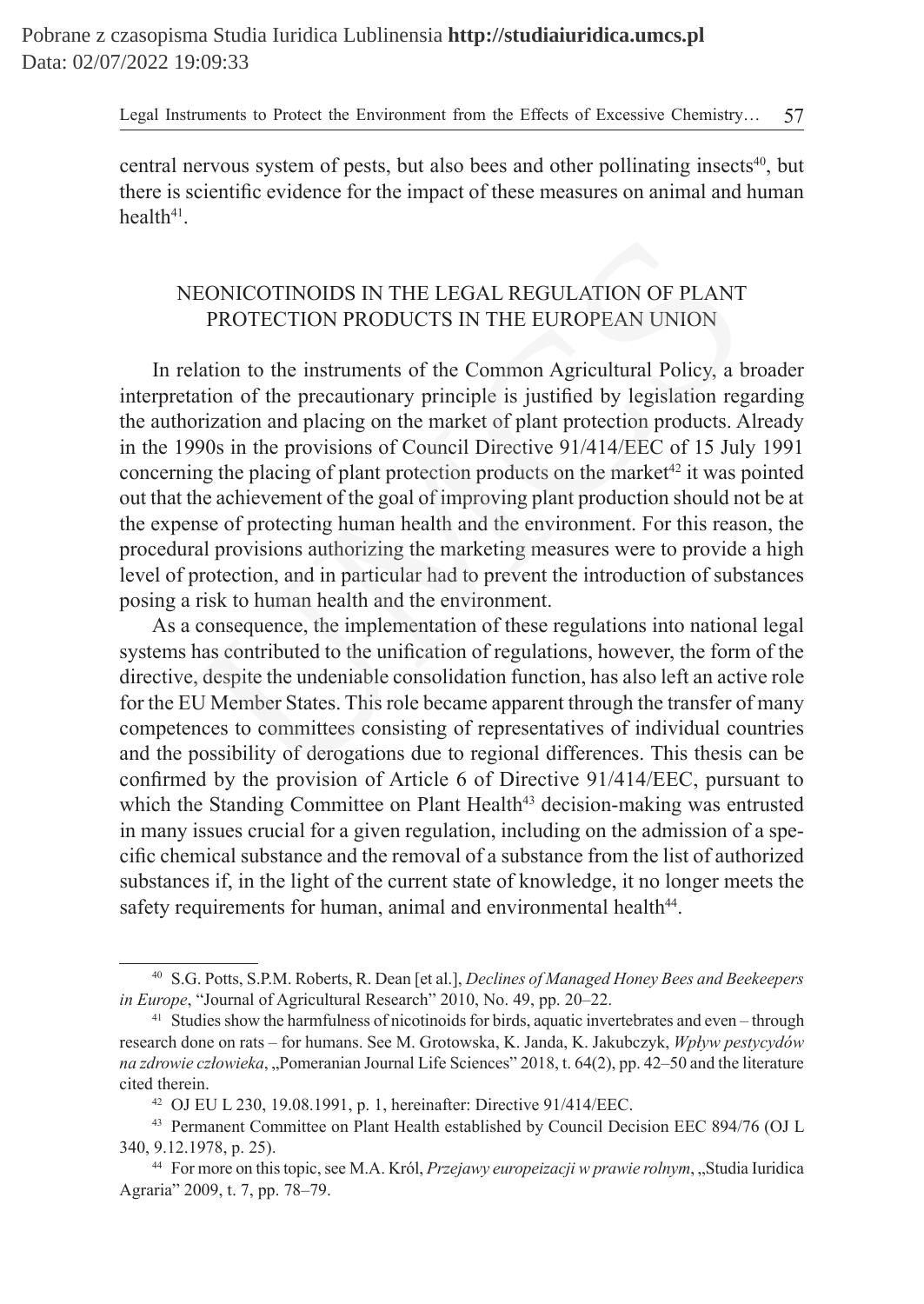The use of plant protection products is regulated in the Regulation (EC) No. 1107/2009 of the European Parliament and of the Council of 21 October 200945. In order to ensure a high level of protection of human and animal health and the environment, while maintaining the competitiveness of Community agriculture, measures have been introduced to apply and trade in chemical substances that are included in plant protection products. The criterion for allowing the substance is to ensure simultaneous benefits for plant production and no harmful effect on human and animal health and unacceptable influence on the environment. The list of permitted substances is included in Annex III to the Regulation 1107/2009.

However, pursuant to Article 21 (1) of Regulation 1107/2009, the Commission may at any time evaluate an approved active substance in the light of new scientific and technical knowledge and monitoring data. If, as a result of obtaining new information, there appears that a substance no longer meets the admissibility criteria, the European Commission basing on Article 21 (4) of Regulation 1107/2009 may issue implementing rules to withdraw or amend the approval of the indicated substance<sup>46</sup>.

On this basis, in 2013 the Commission seriously restricted the use of three pesticides from the group of neonicotinoids (clothianidin, imidacloprid and thiamethoxam) approved as active substances in plant protection products. The European Commission, in accordance with one of the basic principles of EU environmental law, which is the principle of preventionand the precautionary principle, decided to act in this matter, making her decisions dependent on the results of the verification of scientific reports. Commission Implementing Regulation (EU) No. 485/201347 introduces in Article 2 a ban on placing on the market of seeds grown with the mentioned substances, except for seeds used in greenhouses. At the same time, Member States were required to submit "confirmatory information" regarding the risk assessment of these substances (including for bees) in situations that substances were still permitted. The European Food Safety Authority (EFSA), which has been conducting studies on the effects of substances contained in plant protection products used in field crops for several years, has confirmed the high risk of using several authorized substances for bee welfare, and research has also indicated that neonicotinoids leak out to soil and water, and from ment, while maintaining the competitiveness of Community agrics<br>have been introduced to apply and trade in chemical substances t<br>in plant protection products. The criterion for allowing the substa<br>s is multaneous benefits

<sup>45</sup> Regulation (EC) No. 1107/2009 of the European Parliament and of the Council of 21 October 2009 concerning the placing of plant protection products on the market and repealing Council Directives 79/117/EEC and 91/414/EEC (OJ EU L 309, 24.11.2009, p. 1), hereinafter: Regulation 1107/2009.

<sup>46</sup> Commission Implementing Regulation (EU) No. 540/2011 of 25 May 2011 implementing Regulation (EC) No. 1107/2009 of the European Parliament and of the Council as regards the list of approved active substances (OJ EU L 153, 11.06.2011, p. 1).

<sup>47</sup> Commission Implementing Regulation (EU) No. 485/2013 of 24 May 2013 amending Implementing Regulation (EU) No. 540/2011, as regards the conditions of approval of the active substances clothianidin, thiamethoxam and imidacloprid, and prohibiting the use and sale of seeds treated with plant protection products containing those active substances (OJ EU L 139/12, 25.05.2013).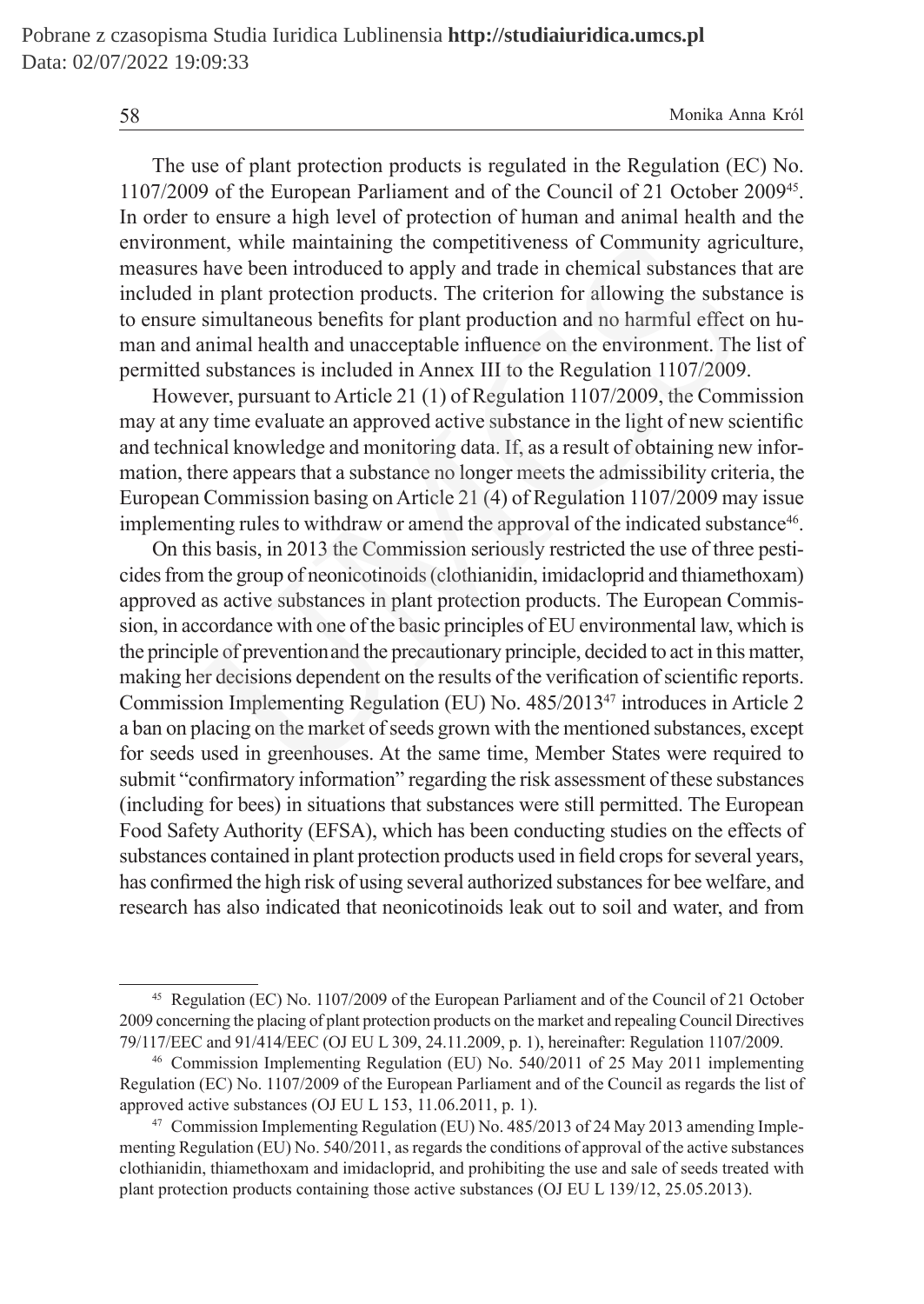there to other plants<sup>48</sup>. In EFSA report, issued on behalf of the European Commission in February 2018<sup>49</sup>, confirmed that the previous activities are insufficient.

On 27 April 2018, at the level of the EU Council a decision to prohibit the use in field crops was taken with the restriction of certain neonicotinoids (imidacloprid, clothianidin and thiamethoxam) in the greenhouse cultures throughout the EU. Poland was in the group of countries that abstained from voting $50$ . On this basis, the European Commission issued three implementing regulations on 29 May 2019: Regulation No. 2018/783 regarding the conditions for the approval of the active substance imidacloprid $51$ , Regulation No. 2018/784 as regards the conditions for the approval of the active substance clothianidin<sup>52</sup>, Regulation No. 2018/785 with regard to the conditions of approval of the active substance thiamethoxam<sup>53</sup>. Pursuant to the Regulation 1107/2009, Member States were required to amend or withdraw existing authorizations for plant protection products containing the designated substances as active substance by 19 September 2018 at the latest and the use of stocks of these substances by the end of 2018. rops was taken with the restriction of certain neonicotinoids (iminalian and thiamethoxam) in the greenhouse cultures through<br>and was in the group of countries that abstained from voting<sup>56</sup>. European Commission issued th

More restrictive than the EU ban orders were introduced by Austria and Germany and partly the Netherlands. France is also an example of a country that has banned the use of neonicotinoids. In accordance with Article 125 of the French Act of 2016 on the Reconstruction of Biodiversity, Nature and Landscapes<sup>54</sup>, the

<sup>48</sup> *Peer review of the pesticide risk assessment for the active substance imidacloprid in light of confirmatory data submitted*, "EFSA Journal" 2016, Vol. 14(11), DOI: https://doi.org/10.2903/j. efsa.2016.4607, p. 4607; *Peer review of the pesticide risk assessment for the active substance sulfoxaflor in light of confirmatory data submitted*, "EFSA Journal" 2019, Vol. 17(3), DOI: https://doi. org/10.2903/j.efsa.2019.5633, p. 5633.

<sup>49</sup> *Peer review of the pesticide risk assessment for bees for the active substance imidacloprid considering the uses as seed treatments and granules*, "EFSA Journal" 2018, Vol. 16(2), DOI: https:// doi.org/10.2903/j.efsa.2018.5178, p. 5178.

<sup>&</sup>lt;sup>50</sup> The ban was supported by Austria, Cyprus, Estonia, France, Greece, Spain, the Netherlands, Ireland, Luxembourg, Malta, Germany, Portugal, Slovenia, Sweden, the United Kingdom, Italy (countries representing 74% of the EU population). The Czech Republic, Denmark, Romania and Hungary were opposed to the ban. Apart from Poland, Belgium, Bulgaria, Croatia, Finland, Lithuania, Latvia and Slovakia abstained from voting.

<sup>51</sup> Commission Implementing Regulation (EU) 2018/783 of 29 May 2018 amending Implementing Regulation (EU) No. 540/2011 as regards the conditions of approval of the active substance imidacloprid (OJ UE L 132, 30.05.2018, p. 31).

<sup>52</sup> Commission Implementing Regulation (EU) 2018/784 of 29 May 2018 amending Implementing Regulation (EU) No. 540/2011 as regards the conditions of approval of the active substance clothianidin (OJ UE L 132, 30.05.2018, p. 35).

<sup>53</sup> Commission Implementing Regulation (EU) 2018/785 of 29 May 2018 amending Implementing Regulation (EU) No. 540/2011 as regards the conditions of approval of the active substance thiamethoxam (OJ UE L 132, 30.05.2018, p. 40).

<sup>54</sup> Loi n° 2016–1087 du 8 août 2016 pour la reconquête de la biodiversité, de la nature et des paysages, JORF n°0184 du 9 août 2016, texte n° 2, www.legifrance.gouv.fr/eli/loi/2016/8/8/2016- 1087/jo/texte [access: 10.04.2020].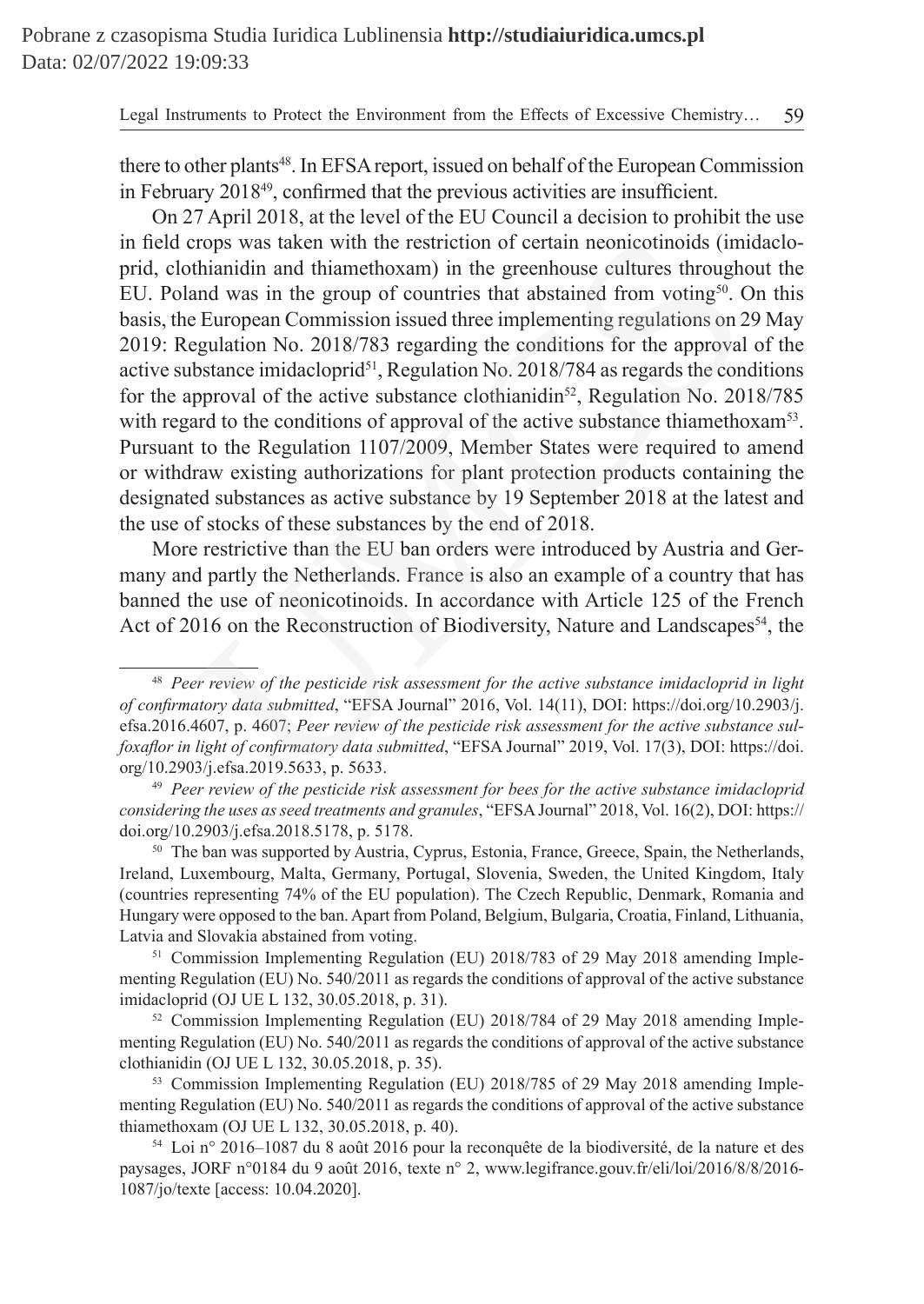use of seed products and mortars containing one or more active substances of the neonicotinoid family is prohibited from 1 September 2018. Derogations may be granted until 1 July 2020 pursuant to a regulation issued jointly by the ministers responsible for agriculture, environment and health. The above regulation may be issued on the basis of an assessment prepared by the National Agency for Food Safety, Environment and Labour, after assessing the benefits and risks of using plant protection products containing active substances from the family of neonicotinoids authorized in France, with substances related to the use of substitutes or available alternative methods (so-called "comparative assessment"). Impact on the environment, including pollinating insects, public health and agricultural activities was indicated as the primary assessment criteria<sup>55</sup>. ble for agriculture, environment and health. The above regulation in the basis of an assessment prepared by the National Agency fo<br>nvironment and Labour, after assessing the benefits and risks of usin<br>n products containing

# NEONICOTINOIDS IN LEGAL INSTRUMENTS OF PLANT PROTECTION PRODUCTS IN POLAND

The rules for the prevention of environmental pollution through the use of plant protection products are governed by two legal acts in Poland: the Act of 18 December 2003 on Plant Protection<sup>56</sup> and the Act of 8 March 2013 on Plant Protection Products<sup>57</sup>. They are:

- 1) rules related to placing plant protection products on the market,
- 2) the principle of considering first the agrotechnical, physical, mechanical or biological protection methods or integrated plant protection, that minimize the use of chemicals,
- 3) the obligation to strictly apply the recommendations of the use of measures to prevent contamination of the environment,
- 4) establishment of a number of control instruments, which were provided by the State Inspectorate for Plant Protection and Seed Production, i.a. land entry, sampling, plant and protection measures, document control<sup>58</sup>. The Agricultural and Food Quality Inspection bodies supervise the marketing of fertilizers and plant health aids, and under this supervision they have

<sup>&</sup>lt;sup>55</sup> The Act introduced the discussed changes to Article L-153-8 of the French Agricultural and Sea Fisheries Code, consolidated version of 22 November 2019, www.legifrance.gouv.fr/affichCode. do?cidTexte=LEGITEXT000006071367 [access; 20.03.2020].

<sup>56</sup> Consolidated text Journal of Laws 2019, item 972 as amended.

<sup>57</sup> Consolidated text Journal of Laws 2019, item 1900.

<sup>58</sup> For more on this topic, see M.A. Król, *Ochrona biosfery przed nadmierną chemizacją w rolnictwie*, [in:] *Prawo ochrony środowiska*, red. M. Górski, Warszawa 2014, pp. 632–634; M.A. Król, A. Niewiadomski, *Rodzinne gospodarstwa rolne w systemie prawnym ochrony środowiska i zrównoważonego rozwoju*, [in:] *Ekonomiczne i prawne mechanizmy wspierania i ochrony rolnictwa rodzinnego*, red. M. Podstawka, Warszawa 2015, pp. 243–244.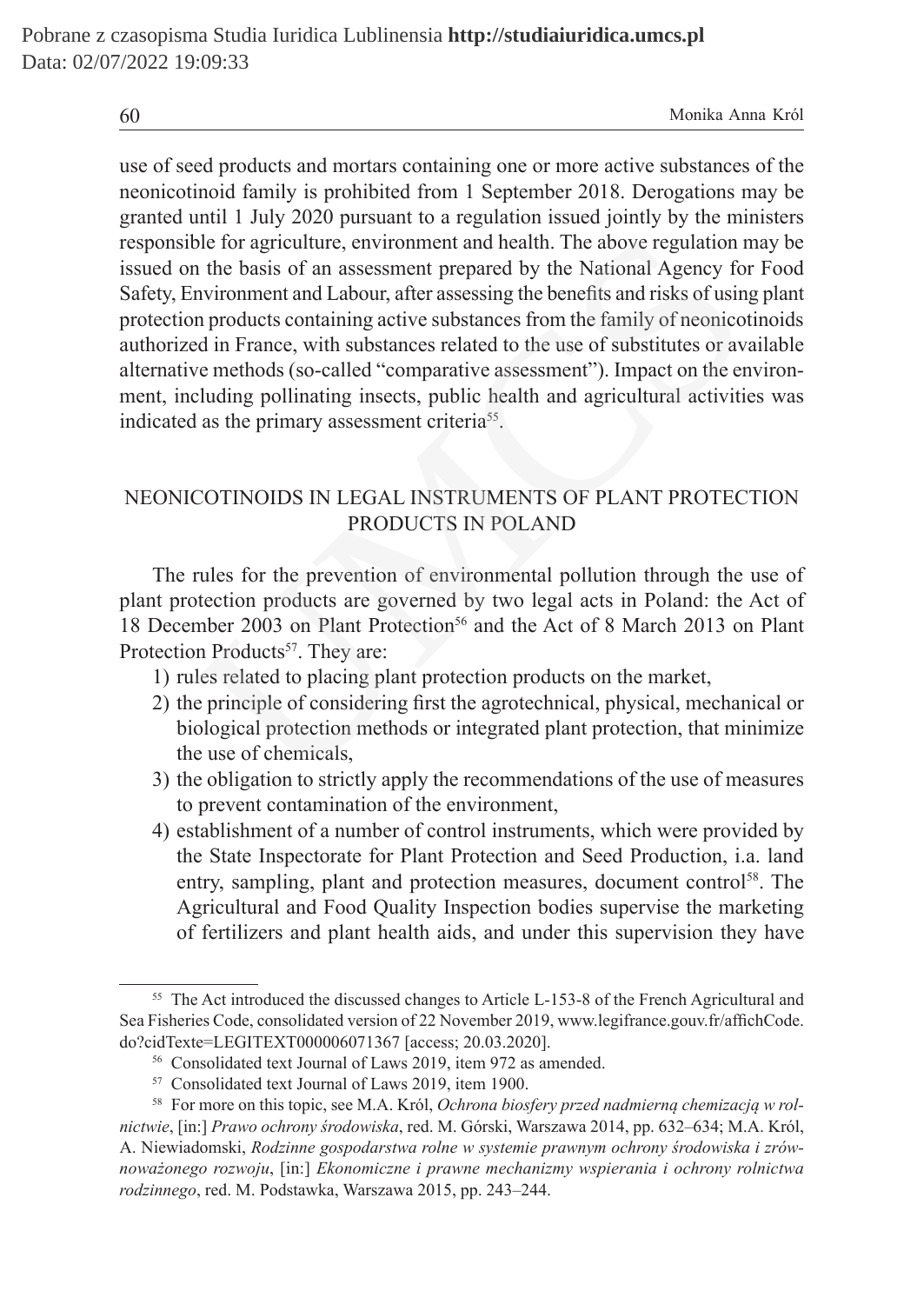the right to enter the land, make an inventory of these resources, carry out compliance inspections, access to facilities where these resources are stored, for free of charge sampling for testing.

Basic rules for the safe use of plant protection products for bees have also been introduced (e.g. compliance with the bee prevention period), not using not recommended and untested mixtures of plant protection products, because the mixture may have a different effect on bees than a single product<sup>59</sup>, non-use of pesticides on flowering weeds and slips attracting bees and pollinators. Pursuant to Article 73 (2) of the Act on Plant Protection Products, the competent authority collects information on poisoning bees with plant protection products.

In accordance with the provisions of the Commission Implementing Regulation (EU) No. 485/2013, in Poland the ban on the use of neonicotinoid seed dressing has been in force since 2013.

However, the provision of Article 53 (1) of Regulation 1107/2009 creates extraordinary situations in plant protection, giving the possibility of temporary derogation from the established rules in special circumstances. A Member State may authorize, for a period not exceeding 120 days, the placing of plant protection products on the market, for the purpose of limited and controlled use, where such action proves necessary because of a risk which cannot be prevented by other reasonable measures. As an exception to the established rule, it should be, in my opinion, used in extraordinary circumstances, after fulfilling the condition of earlier application of funds admitted to trading in the EU, their ineffectiveness and clearly endangered socio-economic interests, the breakdown of crop production. The Member State concerned is required to inform the other Member States and the Commission of the action taken, providing detailed information on the situation and any measures taken to ensure consumer safety. c rules for the safe use of plant protection products for bees have alsed (e.g. compliance with the bee prevention period), not using not and untested mixtures of plant protection products, because the n a and interest the

In Poland twice, both in 2018<sup>60</sup> and 2019<sup>61</sup> using the exception from Article 53 (1) of Regulation 1107/2009 and pursuant to Article 7 (1) of the Act on Plant Protection Products, the Minister of Agriculture and Rural Development has allowed temporarily – for a period of up to 120 days – the placing on the market of plant protection products: Modesto 480 FS and Cruiser OSR 322 FS, used for seed mortars, based on i.a. one active substance from the group of neonicotinoids

<sup>&</sup>lt;sup>59</sup> The classification of plant protection products and their mixtures in terms of their physical and chemical hazards, toxicity and ecotoxicity are regulated in Poland by the provisions of the Act of 25 February 2011 on Chemical Substances and Their Mixtures (consolidated text Journal of Laws 2019, item 1225).

<sup>60</sup> Ministerstwo Rolnictwa i Rozwoju Wsi, *Czasowe zezwolenie na zastosowanie zapraw nasiennych z grupy neonikotynoidów*, 10.07.2018, www.gov.pl/web/rolnictwo/czasowe-zezwolenie-na -zastosowanie-zapraw-nasiennych-z-grupy-neonikotynoidow [access: 8.12.2019].

<sup>&</sup>lt;sup>61</sup> Ministry of Agriculture and Rural Development permission of 15 May 2019.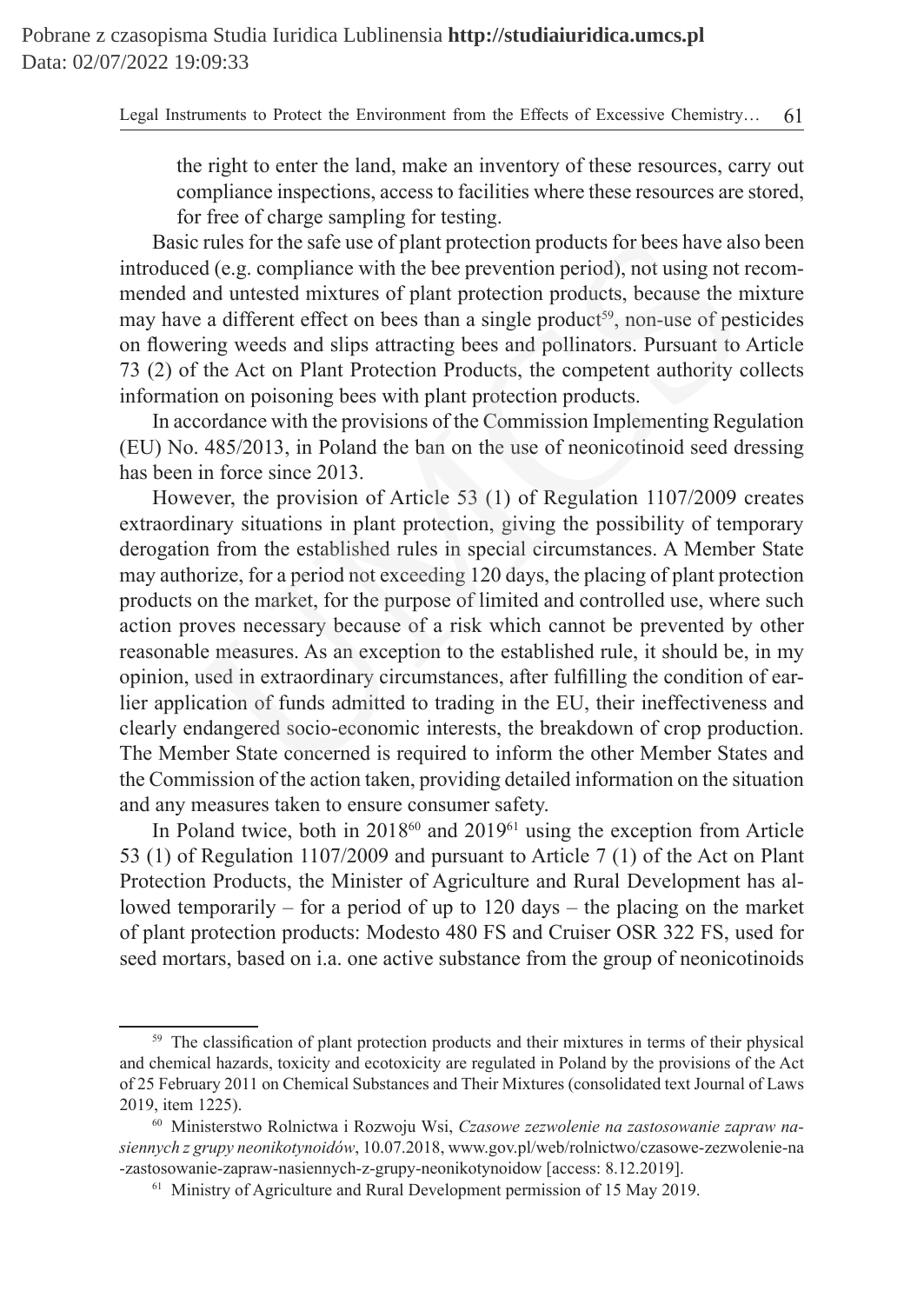containing clothianidin and thiamethoxam, which in April 2018 were banned by the European Commission.

In 2019, Modesto 480 FS mortar was granted a permit for the period from 20 May to 17 September 2019, and Cruiser OSR 322 FS mortar obtained a temporary permit for the period from 1 June to 28 September 2019, both in the cultivation of winter colza. It should also be stressed that the 120-day permit covers a sufficient period. This means using the exception of an emergency twice and allowing two prohibited neonicotinoids from 2013 in field crops in the EU.

Consent to the use of mortars by Polish producers of rape is therefore not an isolated case. On 21 June 2010, EFSA published a study commissioned by the European Commission to assess the legitimacy of issuing by seven EU countries (Bulgaria, Estonia, Finland, Lithuania, Latvia, Romania, Hungary) temporary emergency permits for mortars from the neonicotinoid group.

For example, the Bulgarian<sup>62</sup> report identified information that is not in line with the EFSA methodology proposed in the EFSA insecticide protocol developed under Article 4 (7) of Regulation 1107/2009. Therefore, EFSA could not assess whether the granting of emergency permits was scientifically substantiated and whether it was necessary because of a danger which could not be stopped by other reasonable measures. to 17 September 2019, and Cruiser OSR 322 FS mortar obtained a tuit for the period from 1 June to 28 September 2019, both in the culti-colza. It should also be stressed that the 120-day permit covers a suit colza. It shou

In Romania<sup>63</sup>, control of six extraordinary permits granted, pursuant to Article 53 of Regulation 1107/2009, showed, in the absence of alternative measures, justified use of neonicotinoid containing agents in three cases, while in the other three urgent authorization was not justified. A similar situation was found for two permits granted in Lithuania<sup>64</sup> and nine in Hungary<sup>65</sup>.

In Estonia<sup>66</sup> two extraordinary authorizations were granted, none of which were justified because there were alternative insecticides for the uses described, a wide range of non-insecticidal methods was available, mainly methods of cultural

<sup>62</sup> *Evaluation of the emergency authorisations granted by Member State Bulgaria for plant protection products containing clothianidin, imidacloprid or thiamethoxam*, "EFSA Supporting Publication" 2018, Vol. 15(6), DOI: https://doi.org/10.2903/sp.efsa.2018.EN-1417.

<sup>63</sup> *Evaluation of the emergency authorisations granted by Member State Romania for plant protection products containing clothianidin, imidacloprid or thiamethoxam*, "EFSA Supporting Publication" 2018, Vol. 15(6), DOI: https://doi.org/10.2903/sp.efsa.2018.EN-1416.

<sup>64</sup> *Evaluation of the emergency authorisations granted by Member State Lithuania for plant protection products containing clothianidin, imidacloprid or thiamethoxam*, "EFSA Supporting Publication" 2018, Vol. 15(6), DOI: https://doi.org/10.2903/sp.efsa.2018.EN-1421.

<sup>65</sup> *Evaluation of the emergency authorisations granted by Member State Hungary for plant protection products containing clothianidin, imidacloprid or thiamethoxam*, "EFSA Supporting Publication" 2018, Vol. 15(6), DOI: https://doi.org/10.2903/sp.efsa.2018.EN-1422.

<sup>66</sup> *Evaluation of the emergency authorisations granted by Member State Estonia for plant protection products containing clothianidin, imidacloprid or thiamethoxam*, "EFSA Supporting Publication" 2018, Vol. 15(6), DOI: https://doi.org/10.2903/sp.efsa.2018.EN-1418.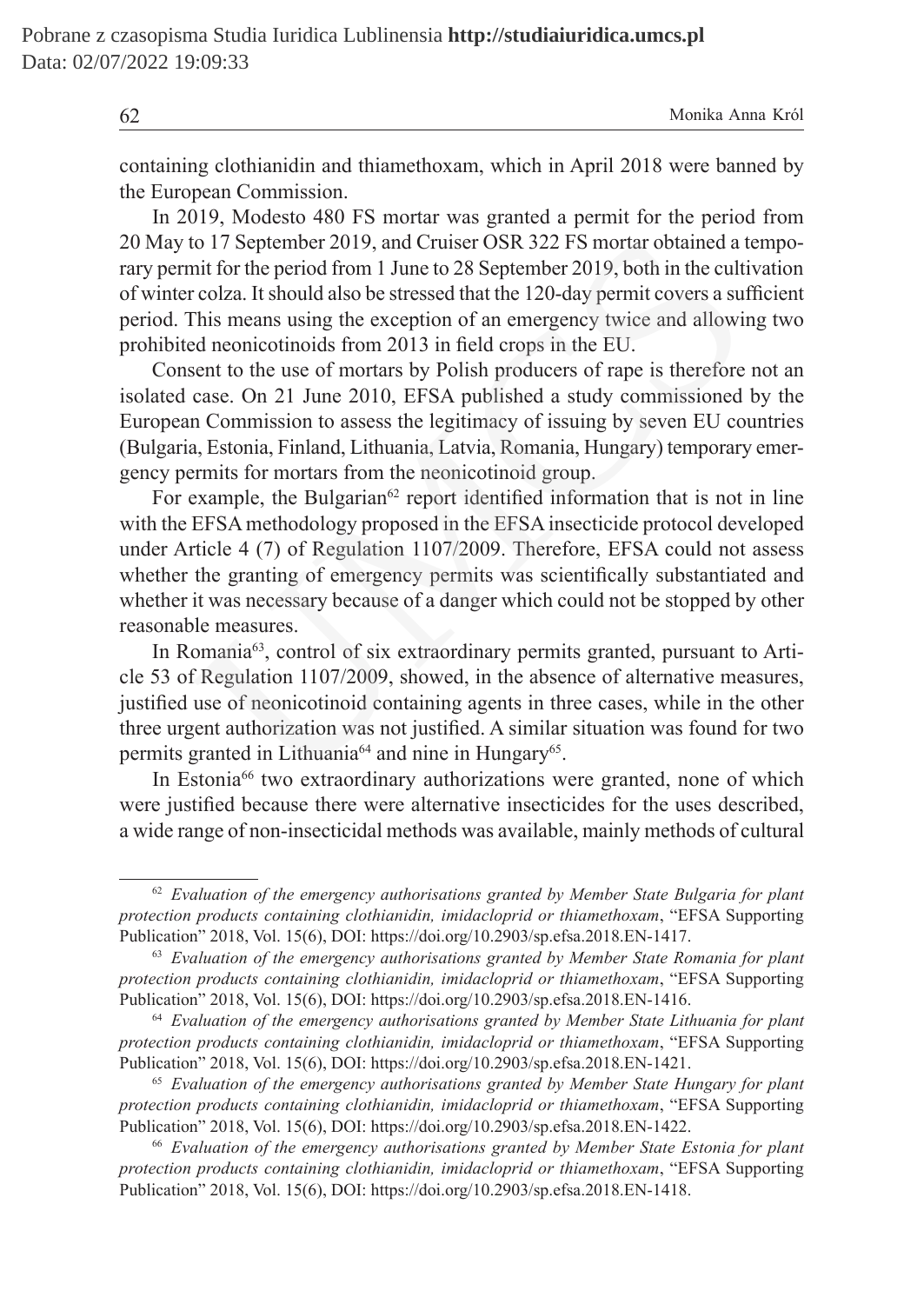control, which are often less effective than insecticidal methods or have certain technical restrictions.

Finland has granted two permits in the absence of alternative insecticides. In the EFSA assessment<sup>67</sup>, three insecticidal culture control methods were available, but Finland considered them ineffective or moderately effective (depending on the weather when the plant or crop was changed) and no information was available on their specific use. Finland stated that there was no practical, acceptable, established program effective in combating the identified threat. Similarly in the case of two permits granted in Latvia<sup>68</sup> the lack of sufficient alternative modes of action permitted in this country was found, although some non-insecticidal methods are available here, but not as effective as chemical methods. A assessment<sup>67</sup>, three insecticidal culture control methods were avand considered them ineffective or moderately effective (depending when the plant or crop was changed) and no information was averspecife use. Finland sta

The analysis of the discussed cases shows that provided for in Article 53 (1) of Regulation 1107/2009, the exception, giving the possibility of a temporary derogation from the established rules in plant protection in emergencies, has become a common form for evading the ban on the use of neonicotinoids in the Member States, and most in cases where there were other alternative methods of combating threats.

# **CONCLUSIONS**

The use of chemical compounds in pest management has already taken place in antiquity, and the first chemicals to protect plants began to be produced in the  $19<sup>th</sup>$  century. Modern, effective agriculture is not possible today without the use of soil enriching substances with nutrients and agents protecting plants from harmful organisms. High efficiency in regulating growth and other biological processes in arable crops must be achieved while maintaining safety for human health and life and environmental protection.

Modern agricultural activity, especially the multiplication of agricultural chemisation, causes numerous threats to biodiversity. Particular attention has been paid in recent years to pesticides due to the presence of residues of these substances in food, as well as disclosed scientific results confirming their negative impact on human and animal health, including pollinating insects.

The legislator's role is to create the conditions for the marketing and use of substances that ensure simultaneous benefits for plant production, in the absence

<sup>67</sup> *Evaluation of the emergency authorisations granted by Member State Finland for plant protection products containing clothianidin or thiamethoxam*, "EFSASupporting Publication" 2018, Vol. 15(6), DOI: https://doi.org/10.2903/sp.efsa.2018.EN-1419.

<sup>68</sup> *Evaluation of the emergency authorisations granted by Member State Latvia for plant protection products containing clothianidin or thiamethoxam*, "EFSA Supporting Publication" 2018, Vol. 15(6), DOI: https://doi.org/10.2903/sp.efsa.2018.EN-1420.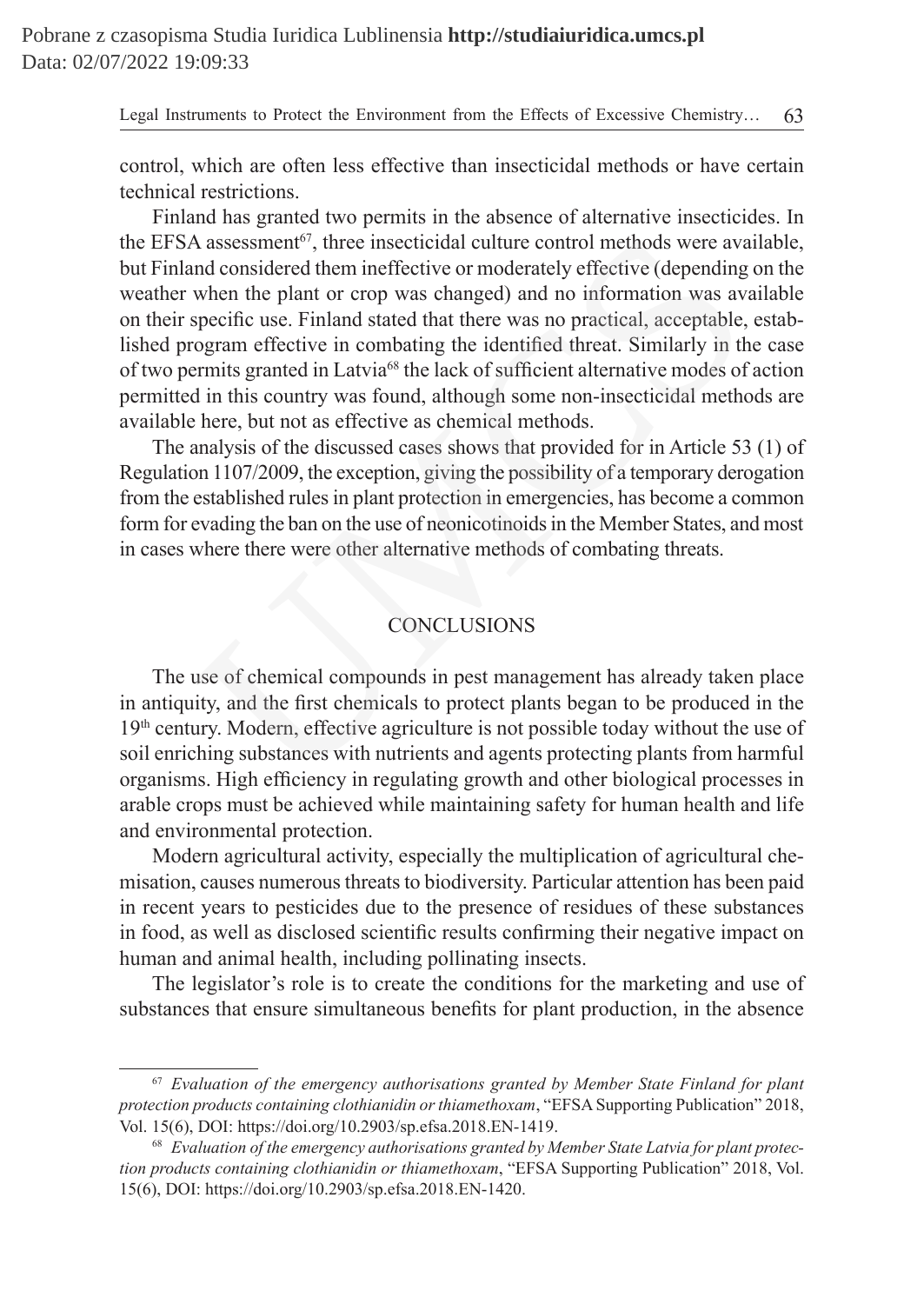of harmful effects on human and animal health and unacceptable effects on the environment. In this respect, in the European Union, the basic criterion for admitting a product to trading and use is based on the results of scientific research, and the limitation on the precautionary principle, when the negative impact on the environment has not yet been recognized. An analysis of the jurisprudence of the EU Court of Justice and the EU Court has shown that the courts repeatedly, referring to the principle of prevention and the precautionary principle, in matters related to food safety or environmental protection, examining allegations against non-use of agricultural chemicals, including pesticides, have recognized compliance with the law on restrictive measures to avoid even a potential threat.

Particular attention was paid to insecticides containing chemicals from the neonicotinoid group, which were to be withdrawn from the market in 2018 based on the provisions of the Commission implementing regulations. Several old EU countries have completely banned the use of neonicotinoids in national regulation.

As research has shown, established in Article 53 (1) of Regulation 1107/2009, the extraordinary procedure allowing a temporary derogation for marketing, on the basis of specific measures containing neonicotinoids, is becoming more and more common, especially in the new EU Member States, including Poland. This also creates the danger of opening a legal path for future concessions to the chemical industry and allowing further harmful chemisation of agriculture, to the detriment of food safety and the environment. For this reason, it should be postulated at the level of the provisions of Regulation 1107/2009 or the EU implementing rules for permissible exceptions to the application of this mode allowing for a temporary derogation. n on the precautionary principle, when the negative impact on the has not yet been recognized. An analysis of the jurisprudence of fustice and the EU Court has shown that the courts repeatedly, relative or prevention and t

#### **REFERENCES**

### **Literature**

- Buczek K., *Zespół masowego ginięcia pszczoły miodnej (CCD)*, "Annales UMCS sectio DD" 2009, nr 1. Carvalheiro L.G., Biesmeijer J.Ch., Benadi G. [et al.], *The potential for indirect effects between co-flowering plants via shared pollinators depends on resource abundance, accessibility and relatedness*, "Ecology Letters" 2014, Vol. 17(11), **DOI: https://doi.org/10.1111/ele.12342**.
- *EFSA Guidance Document on the risk assessment of plant protection products on bees (Apis mellifera, Bombus spp. and solitary bees)*, https://efsa.onlinelibrary.wiley.com/doi/epdf/10.2903/j. efsa.2013.3295 [access: 10.03.2020].
- Europejski Trybunał Obrachunkowy, *Sprawozdanie specjalne nr 02/2019: Zagrożenia chemiczne w żywności – unijna polityka bezpieczeństwa żywności zapewnia ochronę konsumentom, lecz stoją przed nią wyzwania*, www.eca.europa.eu/pl/Pages/DocItem.aspx?did=48864 [access: 10.03.2020].
- *Evaluation of the emergency authorisations granted by Member State Bulgaria for plant protection products containing clothianidin, imidacloprid or thiamethoxam*, "EFSASupporting Publication" 2018, Vol. 15(6), **DOI: https://doi.org/10.2903/sp.efsa.2018.EN-1417**.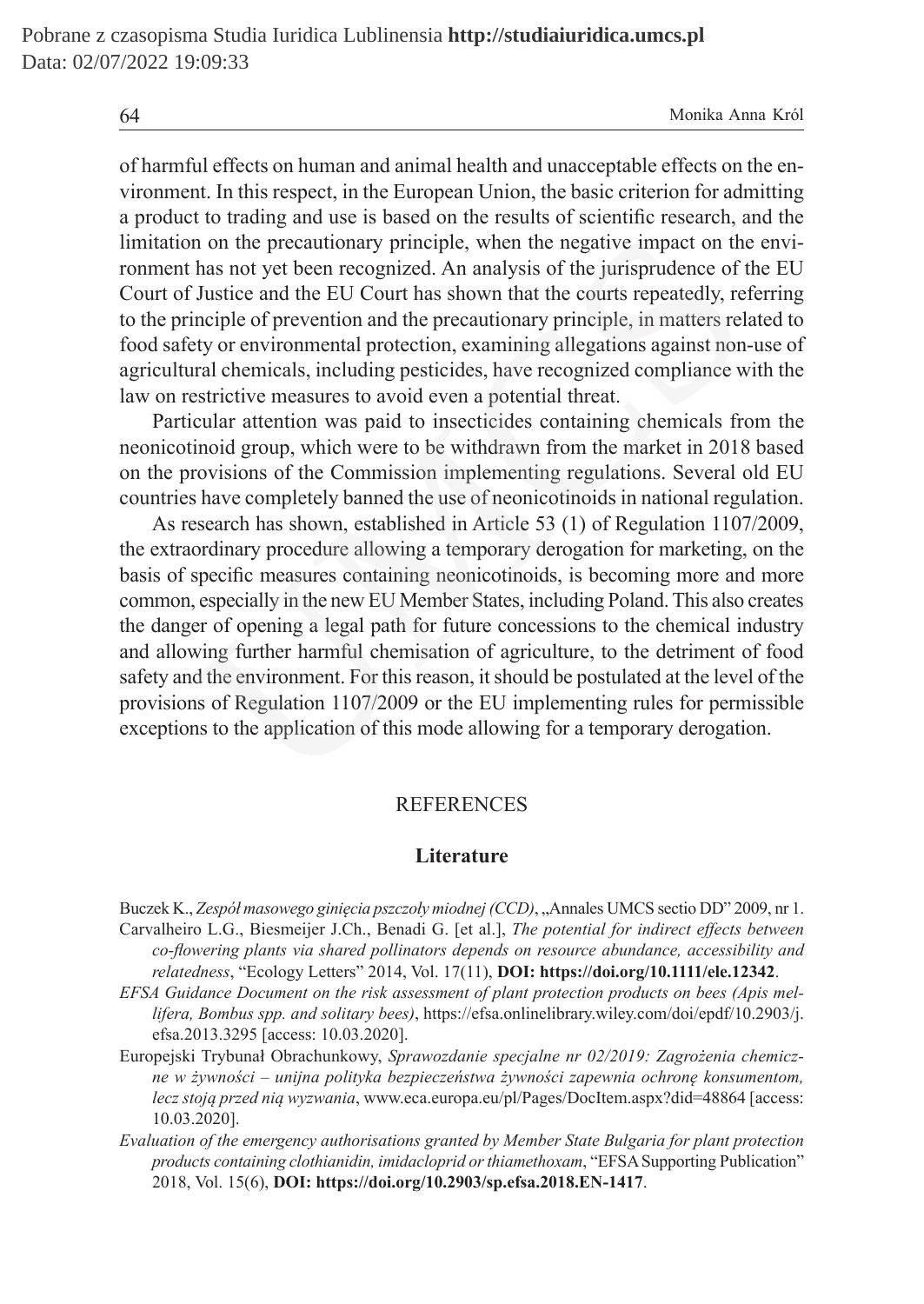- *Evaluation of the emergency authorisations granted by Member State Estonia for plant protection products containing clothianidin, imidacloprid or thiamethoxam,* "EFSA Supporting Publication" 2018, Vol. 15(6), **DOI: https://doi.org/10.2903/sp.efsa.2018.EN-1418**.
- *Evaluation of the emergency authorisations granted by Member State Finland for plant protection products containing clothianidin or thiamethoxam*, "EFSA Supporting Publication" 2018, Vol. 15(6), **DOI: https://doi.org/10.2903/sp.efsa.2018.EN-1419**.
- *Evaluation of the emergency authorisations granted by Member State Hungary for plant protection products containing clothianidin, imidacloprid or thiamethoxam,* "EFSA Supporting Publication" 2018, Vol. 15(6), **DOI: https://doi.org/10.2903/sp.efsa.2018.EN-1422**.
- *Evaluation of the emergency authorisations granted by Member State Latvia for plant protection products containing clothianidin or thiamethoxam*, "EFSA Supporting Publication" 2018, Vol. 15(6), **DOI: https://doi.org/10.2903/sp.efsa.2018.EN-1420**. by the energy authorisations granted by Member State 1 minal for the energy of the energy of the energy and point and for this containing clothianial in or thiamethoxam, "EFSA Supporting Publication" 20<br>
1001: https://doi
- *Evaluation of the emergency authorisations granted by Member State Lithuania for plant protection products containing clothianidin, imidacloprid or thiamethoxam*, "EFSASupporting Publication" 2018, Vol. 15(6), **DOI: https://doi.org/10.2903/sp.efsa.2018.EN-1421**.
- *Evaluation of the emergency authorisations granted by Member State Romania for plant protection products containing clothianidin, imidacloprid or thiamethoxam*, "EFSASupporting Publication" 2018, Vol. 15(6), **DOI: https://doi.org/10.2903/sp.efsa.2018.EN-1416**.
- Górski M., *Zasada prewencji w prawie ochrony środowiska*, "Studia Prawno-Ekonomiczne" 1995, nr 52.
- Grabowska G., *Europejskie prawo ochrony środowiska*, Warszawa 2001.
- Grotowska M., Janda K., Jakubczyk K., Wpływ pestycydów na zdrowie człowieka, "Pomeranian Journal Life Sciences" 2018, t. 64(2).
- GUS, *Rocznik Statystyczny. Rolnictwo*, Warszawa 2016.
- GUS, *Rocznik Statystyczny. Rolnictwo i obszary wiejskie*, Warszawa 2007.
- Igras J., Pastuszak M., [in:] *Udział polskiego rolnictwa w emisji związków azotu i fosforu do Bałtyku*, red. J. Igras, M. Pastuszak, Puławy 2009.
- *IUCN Red List of Threatened Species*, www.iucn.org/resources/conservation-tools/iucn-red-listthreatened-species [access: 20.07.2019].
- Jurcewicz A., *Traktatowe podstawy unijnego prawa rolnego w świetle orzecznictwa. Zagadnienia wybrane*, Warszawa 2012.
- Kenig-Witkowska M.M., *Prawo środowiska Unii Europejskiej. Zagadnienia systemowe*, Warszawa 2011.
- Kłys A., *Słownik polsko-łaciński, łacińsko-polski*, Czernica 2013.
- Korzeniowski P., *Zasady prawne ochrony środowiska*, Łódź 2010.
- Król M.A., *Gospodarowanie zasobami wodnymi na obszarach wiejskich a prawna ochrona Morza Bałtyckiego przed eutrofizacją*, [in:] *Współczesne problemy prawa rolnego i cywilnego. Księga jubileuszowa Profesor Teresy Kurowskiej*, red. D. Łobos-Kotowska, P. Gała, M. Stańko, Warszawa 2018.
- Król M.A., *Ochrona biosfery przed nadmierną chemizacją w rolnictwie*, [in:] *Prawo ochrony środowiska*, red. M. Górski, Warszawa 2014.
- Król M.A., *Przejawy europeizacji w prawie rolnym*, "Studia Iuridica Agraria" 2009, t. 7.
- Król M.A., Niewiadomski A., *Rodzinne gospodarstwa rolne w systemie prawnym ochrony środowiska i zrównoważonego rozwoju*, [in:] *Ekonomiczne i prawne mechanizmy wspierania i ochrony rolnictwa rodzinnego*, red. M. Podstawka, Warszawa 2015.
- Langlet D., Mahmoundi S., *EU Environmental Law and Policy*, Oxford 2016.
- Leśkiewicz K., *Bezpieczeństwo żywnościowe i bezpieczeństwo żywności aspekty prawne*, "Przegląd Prawa Rolnego" 2012, z. 1.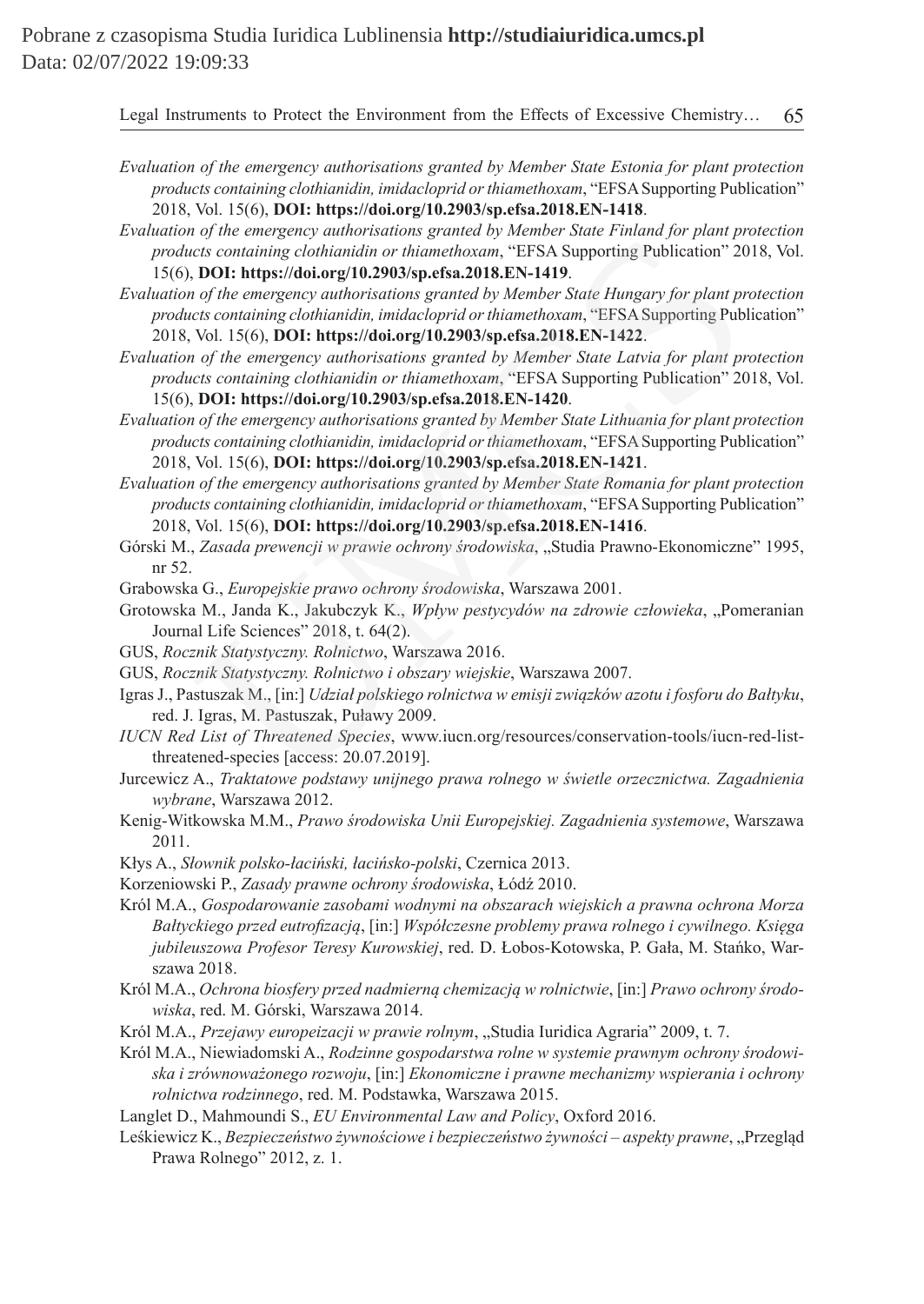| 66                                                                                                                                                                                                                                                                                     | Monika Anna Król |
|----------------------------------------------------------------------------------------------------------------------------------------------------------------------------------------------------------------------------------------------------------------------------------------|------------------|
| Makles Z., Domański W., Ślady pestycydów - niebezpieczne dla człowieka i środowiska, "Bezpie-<br>czeństwo Pracy" 2008, nr 1.                                                                                                                                                           |                  |
| Ministerstwo Rolnictwa i Rozwoju Wsi, Czasowe zezwolenie na zastosowanie zapraw nasiennych<br>z grupy neonikotynoidów, 10.07.2018, www.gov.pl/web/rolnictwo/czasowe-zezwolenie-na-zas-<br>tosowanie-zapraw-nasiennych-z-grupy-neonikotynoidow [access: 8.12.2019].                     |                  |
| Ministerstwo Rolnictwa i Rozwoju Wsi, Wyszukiwarka środków ochrony roślin, www.gov.pl/web/<br>rolnictwo/wyszukiwarka-srodkow-ochrony-roslin [access: 8.12.2019].                                                                                                                       |                  |
| Nowak R., Włodarczyk-Makuła M., Mamzer E., Ryzyko środowiskowe i zdrowotne wynikające ze<br>stosowania środków ochrony roślin, "Zeszyty Naukowe Wyższej Szkoły Zarządzania Ochroną<br>Pracy w Katowicach" 2015, z. 1(11).                                                              |                  |
| O'Riordan T., Andrew T.J., The Precautionary Principle in Contemporary Environmental Politics,<br>"Environmental Values" 1995/4, No. 3.                                                                                                                                                |                  |
| Peer review of the pesticide risk assessment for bees for the active substance imidacloprid considering<br>the uses as seed treatments and granules, "EFSA Journal" 2018, Vol. 16(2),<br>DOI: https://doi.org/10.2903/j.efsa.2018.5178.                                                |                  |
| Peer review of the pesticide risk assessment for the active substance imidacloprid in light of confirm-<br>atory data submitted, "EFSA Journal" 2016, Vol. 14(11),                                                                                                                     |                  |
| DOI: https://doi.org/10.2903/j.efsa.2016.4607.<br>Peer review of the pesticide risk assessment for the active substance sulfoxaflor in light of confirmatory                                                                                                                           |                  |
| data submitted, "EFSA Journal" 2019, Vol. 17(3),                                                                                                                                                                                                                                       |                  |
| DOI: https://doi.org/10.2903/j.efsa.2019.5633.                                                                                                                                                                                                                                         |                  |
| Poskrobko B., Poskrobko T., Skiba K., Ochrona biosfery, Warszawa 2007.                                                                                                                                                                                                                 |                  |
| Potts S.G., Roberts S.P.M., Dean R. [et al.], Declines of Managed Honey Bees and Beekeepers in<br>Europe, "Journal of Agricultural Research" 2010, No. 49.                                                                                                                             |                  |
| Różański K., Prawne formy wsparcia działalności pszczelarskiej w świetle rozporządzenia 1308/2013<br>ustanawiającego wspólną organizację rynków produktów rolnych, "Studia Iuridica Lublinensia"<br>2017, nr 1, DOI: http://dx.doi.org/10.17951/sil.2017.26.1.445.                     |                  |
| Struciński P., Góralczyk K., Czaja K., Hernik A., Korcz W., Ludwicki J.K., Ocena ryzyka związana<br>z narażeniem na pozostałości pestycydów w żywności pochodzenia roślinnego na etapie reje-<br>stracji środka ochrony roślin, "Roczniki Państwowego Zakładu Higieny" 2006, t. 57(4). |                  |
| WHO Estimates of the Global Burden of Foodborne Diseases, Foodborne Disease Burden Epidemi-<br>ology Reference Group 2007-2015, World Health Organization 2015.                                                                                                                        |                  |
| Wierzbowski B., Rakoczy B., Prawo ochrony środowiska. Zagadnienia podstawowe, Warszawa 2018.<br>Zych M., Pszczoła miodna a różnorodność biologiczna dzikich zapylaczy i roślin entomofilnych,<br>"Wieś i Doradztwo" 2018, z. 1.                                                        |                  |
| Zych M., Denisow B., Gajda A., Kiljanek T., Kramarz P., Szentgyörgyi H., Narodowa strategia<br>owadów zapylających, Warszawa 2018 (maj).                                                                                                                                               |                  |

Zyska A., Konodyba-Szymańska M., *Wpływ środków ochrony roślin na środowisko i organizm człowieka. Materiały konferencji "Bezpieczeństwo i ochrona zdrowia przy stosowaniu substancji chemicznych w pracy"*, Częstochowa 2014.

## **Legal acts**

- Act of 18 December 2003 on Plant Protection (consolidated text Journal of Laws 2019, item 972 as amended).
- Act of 25 August 2006 on Food and Nutrition Safety (consolidated text Journal of Laws 2019, item 1252).
- Act of 25 February 2011 on Chemical Substances and Their Mixtures (consolidated text Journal of Laws 2019, item 1225).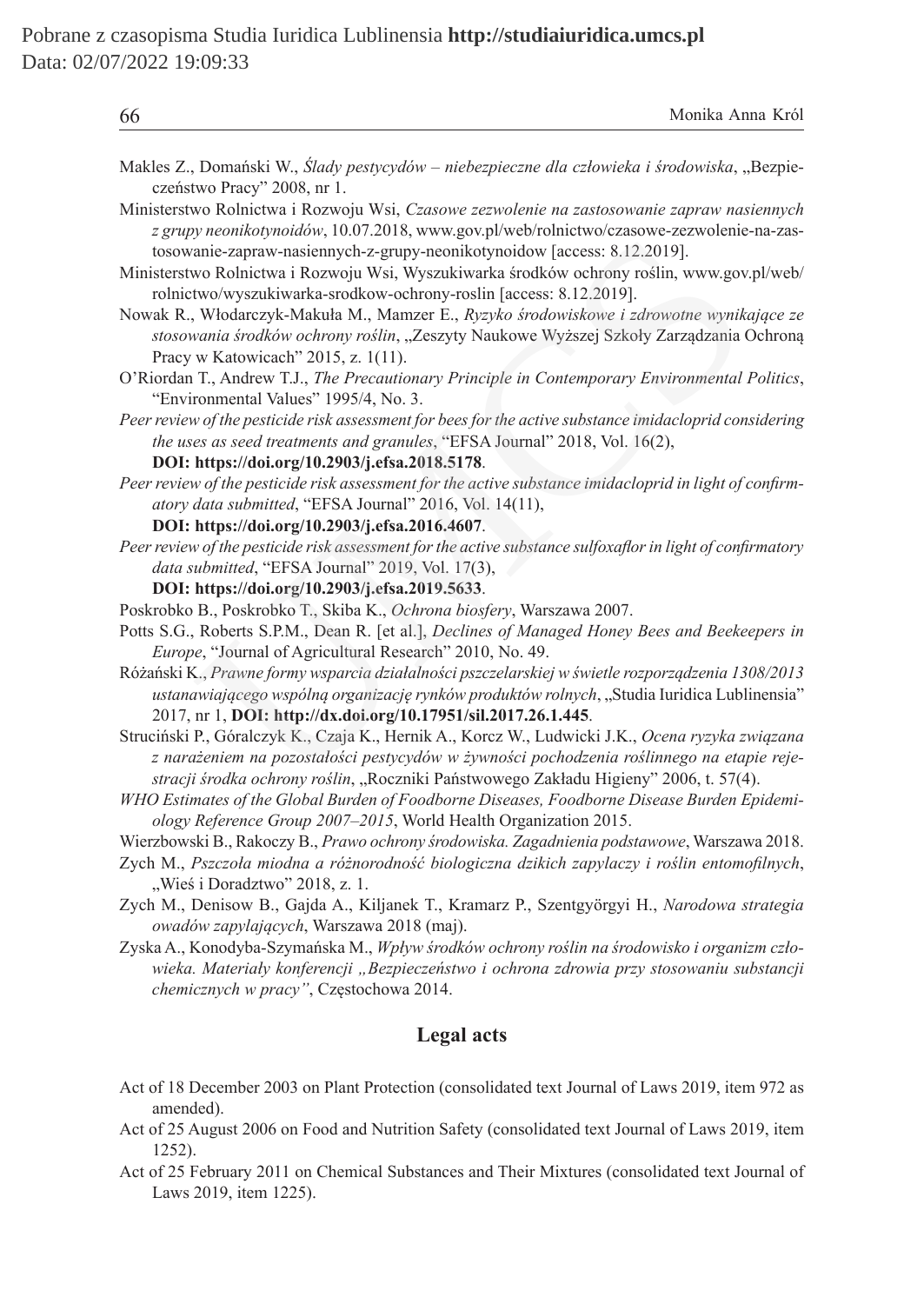- Act of 8 March 2013 on Plant Protection Products (consolidated text Journal of Laws 2019, item 1900). Commission Directive 2006/134/EC of 11 December 2006 amending Council Directive 91/414/EEC to include fenarimol as active substance (OJ EU L 349, 12.12.2006, p. 32).
- Commission Implementing Regulation (EU) No. 540/2011 of 25 May 2011 implementing Regulation (EC) No. 1107/2009 of the European Parliament and of the Council as regards the list of approved active substances (OJ EU L 153, 11.06.2011, p. 1).
- Commission Implementing Regulation (EU) No. 485/2013 of 24 May 2013 amending Implementing Regulation (EU) No. 540/2011, as regards the conditions of approval of the active substances clothianidin, thiamethoxam and imidacloprid, and prohibiting the use and sale of seeds treated with plant protection products containing those active substances (OJ EU L 139/12, 25.05.2013). Infinituality explanation (EU) isolation (EU) and the Council are regards the list of a<br>boo. 1107/2009 of the European Parliament and of the Council as regards the list of a<br>substances (OJ EU L 153, 11.06.2011, p. 1).<br>and
- Commission Implementing Regulation (EU) 2018/783 of 29 May 2018 amending Implementing Regulation (EU) No. 540/2011 as regards the conditions of approval of the active substance imidacloprid (OJ UE L 132, 30.05.2018, p. 31).
- Commission Implementing Regulation (EU) 2018/784 of 29 May 2018 amending Implementing Regulation (EU) No. 540/2011 as regards the conditions of approval of the active substance clothianidin (OJ UE L 132, 30.05.2018, p. 35).
- Commission Implementing Regulation (EU) 2018/785 of 29 May 2018 amending Implementing Regulation (EU) No. 540/2011 as regards the conditions of approval of the active substance thiamethoxam (OJ UE L 132, 30.05.2018, p. 40).
- Council Directive 91/414/EEC of 15 July 1991 concerning the placing of plant protection products on the market (OJ EU L 230, 19.08.1991, p. 1).
- European Commission, Communication from the Commission on the precautionary principle, Brussels, 2 February 2000, COM 2000/1 final.
- Loi n° 2016–1087 du 8 août 2016 pour la reconquête de la biodiversité, de la nature et des paysages, JORF n°0184 du 9 août 2016, texte n° 2, www.legifrance.gouv.fr/eli/loi/2016/8/8/2016-1087/ jo/texte [access: 10.04.2020].
- Regulation (EC) 178/2002 of the European Parliament and of the Council of 28 January 2002 laying down the general principles and requirements of food law, establishing the European Food Safety Authority and laying down procedures in matters of food safety (OJ EU L 31, 1.02.2002, pp. 1–24).
- Regulation (EC) No. 1107/2009 of the European Parliament and of the Council of 21 October 2009 concerning the placing of plant protection products on the market and repealing Council Directives 79/117/EEC and 91/414/EEC (OJ EU L 309, 24.11.2009, p. 1).
- Treaty on European Union of 2016 (OJ EU 2016 C 202, p. 13, consolidated version).
- Treaty on the Functioning of the European Union of 2016 (OJ EU 2016 C 202, p. 47, consolidated version).

#### **Case law**

- Judgement of the Court of Justice of the European Union of 22 December 2010, C-77/09, *Gowan Comércio Internacional e Serviços Lda v. Ministero della Salute*, ECR 2010.
- Judgement of the EU Court of 11 September 2002, T-13/99, *Pfizer Animal Health v. EU Council*, ECR 2002.
- Judgement of the EU Court of 21 October 2003, T-392/02, *Solvay Pharmaceuticals BV v. EU Council*, ECR 2003.
- Judgement of the EU Court of 11 July 2007, T-229/04, *Kingdom of Sweden v. EU Commission*, ECR 2007.